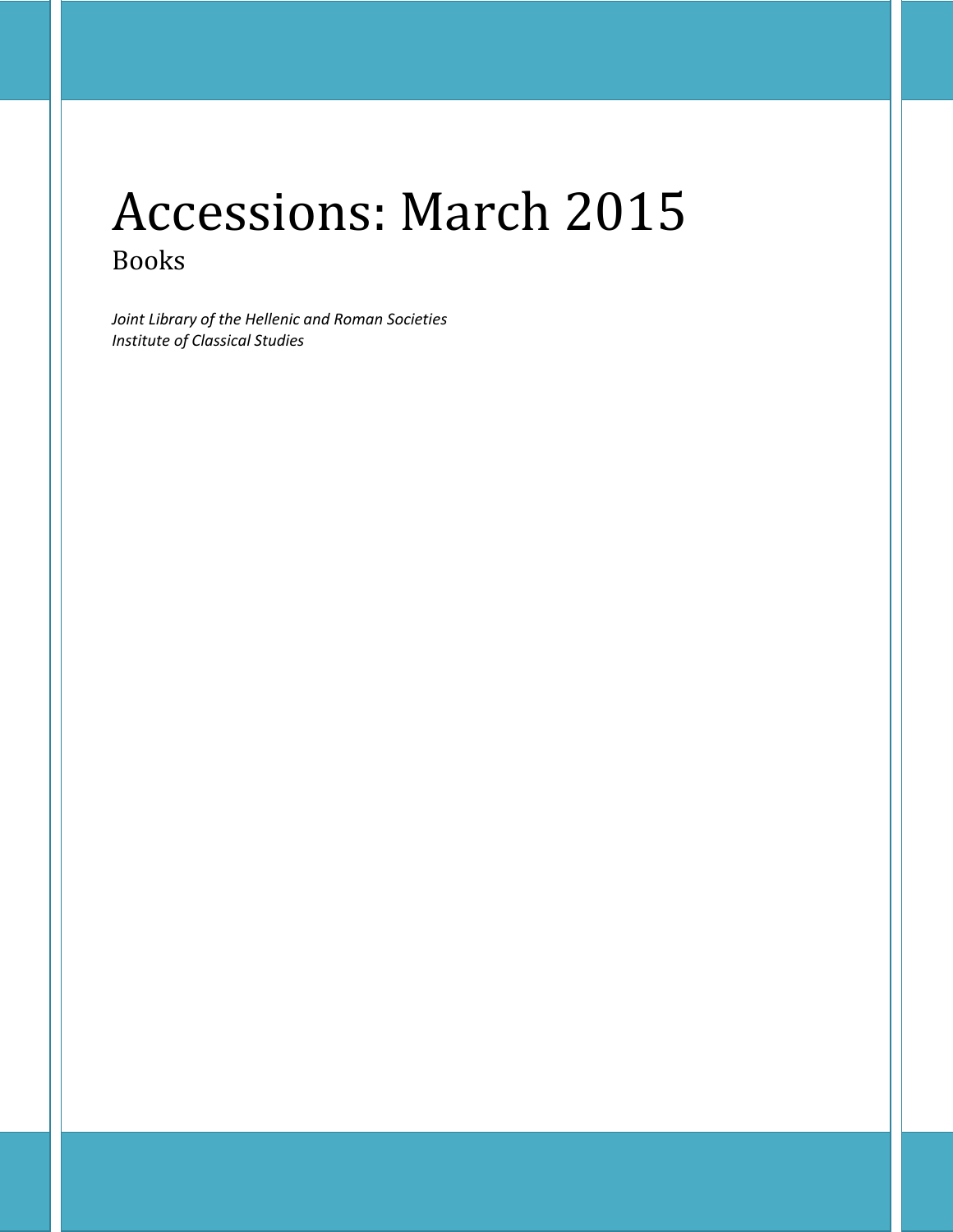## **Table of Contents**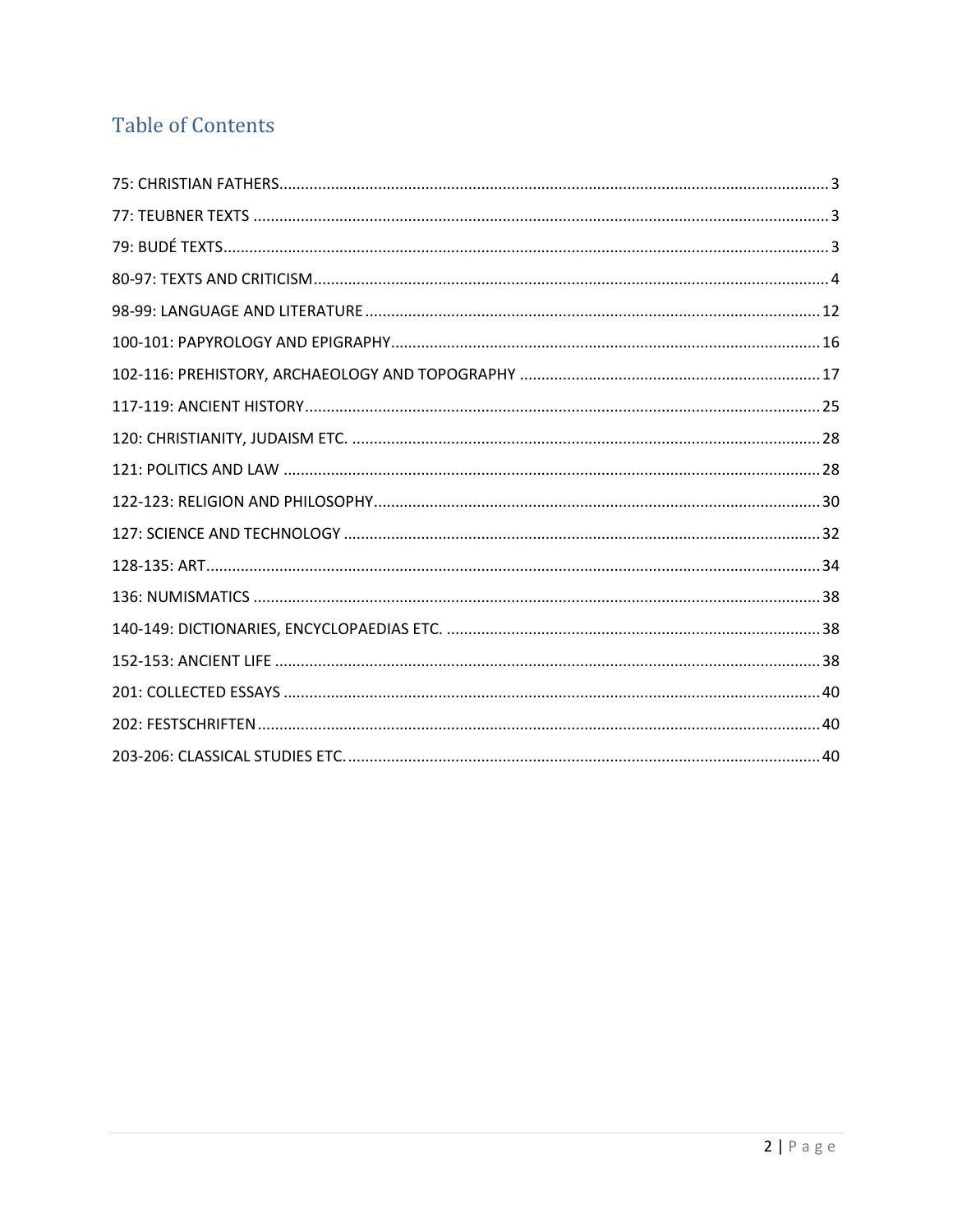#### <span id="page-2-0"></span>**75: CHRISTIAN FATHERS**

75: SID.

Présence de Sidoine Apollinaire : [actes du colloque international, Université Blaise Pascal, Clermont-Ferrand, 19-20 octobre 2010] / textes réunis par Rémy Poignault et Annick Stoehr-Monjou. Caesarodunum ; 44-45 bis. Clermond-Ferrand : Centre de recherches A. Piganiol-Présence de l'Antiquité, 2014. 629 p. : ill. ; 24 cm. 2900479193 (pbk.). 9782900479193 (pbk.) : €75.00. R.

#### <span id="page-2-1"></span>**77: TEUBNER TEXTS**

X77: HER. Hermias, of Alexandria, 5th cent. In Platonis Phaedrum scholia / Hermias Alexandrinus ; ediderunt Carlo M. Lucarini et Claudio Moreschini. Bibliotheca scriptorum Graecorum et Romanorum Teubneriana. Berlin : De Gruyter, 2012. lxviii, 293 p. ; 24 cm. 3110201151 (hbk.). 9783110201154 (hbk.) : €79.95. 9783110239065 (e-book).

### <span id="page-2-2"></span>**79: BUDÉ TEXTS**

79: APP. Appianus, of Alexandria. Histoire romaine. Tome 11, Livre 16, Guerres civiles, livre 4 / Appien ; texte établi et traduit par Danièle Gaillard-Goukowsky ; présenté et annoté par Paul Goukowsky. Collection des universités de France. Série grecque ; 511. Paris : Belles Lettres, 2015. cxxii, 164 [i.e. 280] p. : maps ; 20 cm. 2251005951 (pbk.). 9782251005959 (pbk.) : €47.00.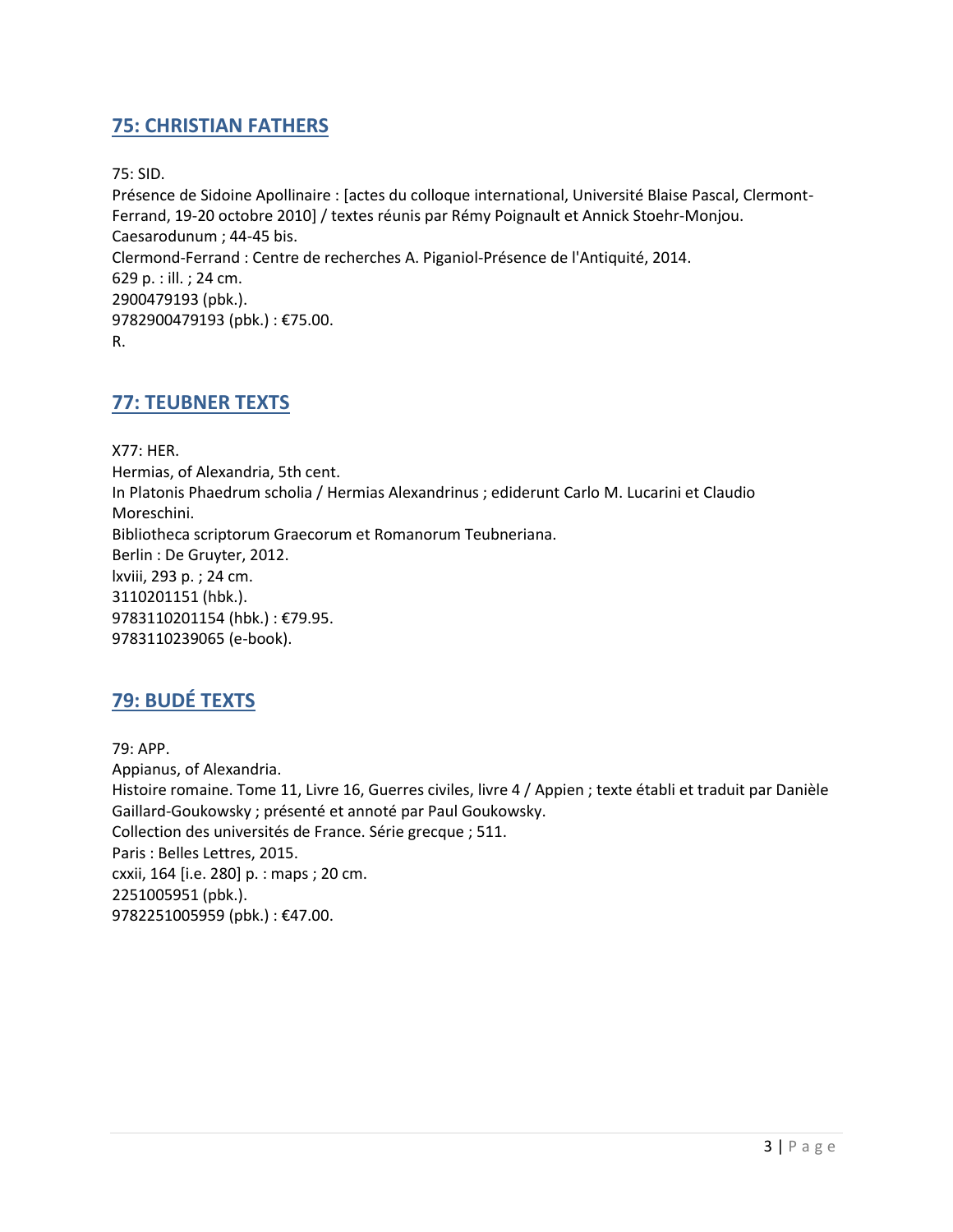79: PLI. Pliny, the Elder. Histoire naturelle livre IV / Pline l'Ancien ; texte établi, traduit et commenté par Hubert Zehnacker et Alain Silberman. Collection des universités de France. Série latine ; 409. Paris : Les Belles lettres, 2015. lvi, 400 [i.e. 491] p. ; 20 cm. 2251014691 (v. 4 : pbk.). 9782251014692 (v. 4 : pbk.) : €65.00.

#### <span id="page-3-0"></span>**80-97: TEXTS AND CRITICISM**

81.8: VER.

Vergin, Wiebke, 1980-

Das Imperium Romanum und seine Gegenwelten : Die geographisch-ethnographischen Exkurse in den "Res Gestae" des Ammianus Marcellinus / von Wiebke Vergin.

Millennium-Studien : Studien zu Kultur und Geschichte des ersten Jahrtausends n. Chr. = Millennium studies : studies in the culture and history of the first millennium C.E. ; Bd. 41.

Berlin ; Boston : Walter de Gruyter GmbH, 2013.

x, 316 p. : ill. ; 25 cm. 3110296934 (hbk.). 9783110296938 (hbk.) : €109.95.

81.17. Apuleius. Metamorphoses. Book XI : the Isis book / Apuleius Madaurensis ; text, introduction and commentary W.H. Keulen ... [et al.] ; essays by F. Drews, W.S. Smith and U. Egelhaaf-Gaiser. Groningen commentaries on Apuleius. Leiden ; Boston : Brill, 2015. vii, 681 p. : ill., plan ; 26 cm. 9004269207 (hbk.). 9789004269200 (hbk.) : €169.00 / \$232.00. R.

82F.2: GRI. Griffin, Michael J. (Michael James), 1982- Aristotle's Categories in the early Roman Empire / Michael J. Griffin. Oxford classical monographs. Oxford : Oxford University Press, 2015. xi, 283 p. ; 22 cm. 019872473X (hbk.). 9780198724735 (hbk.) : £55.00. H. or R.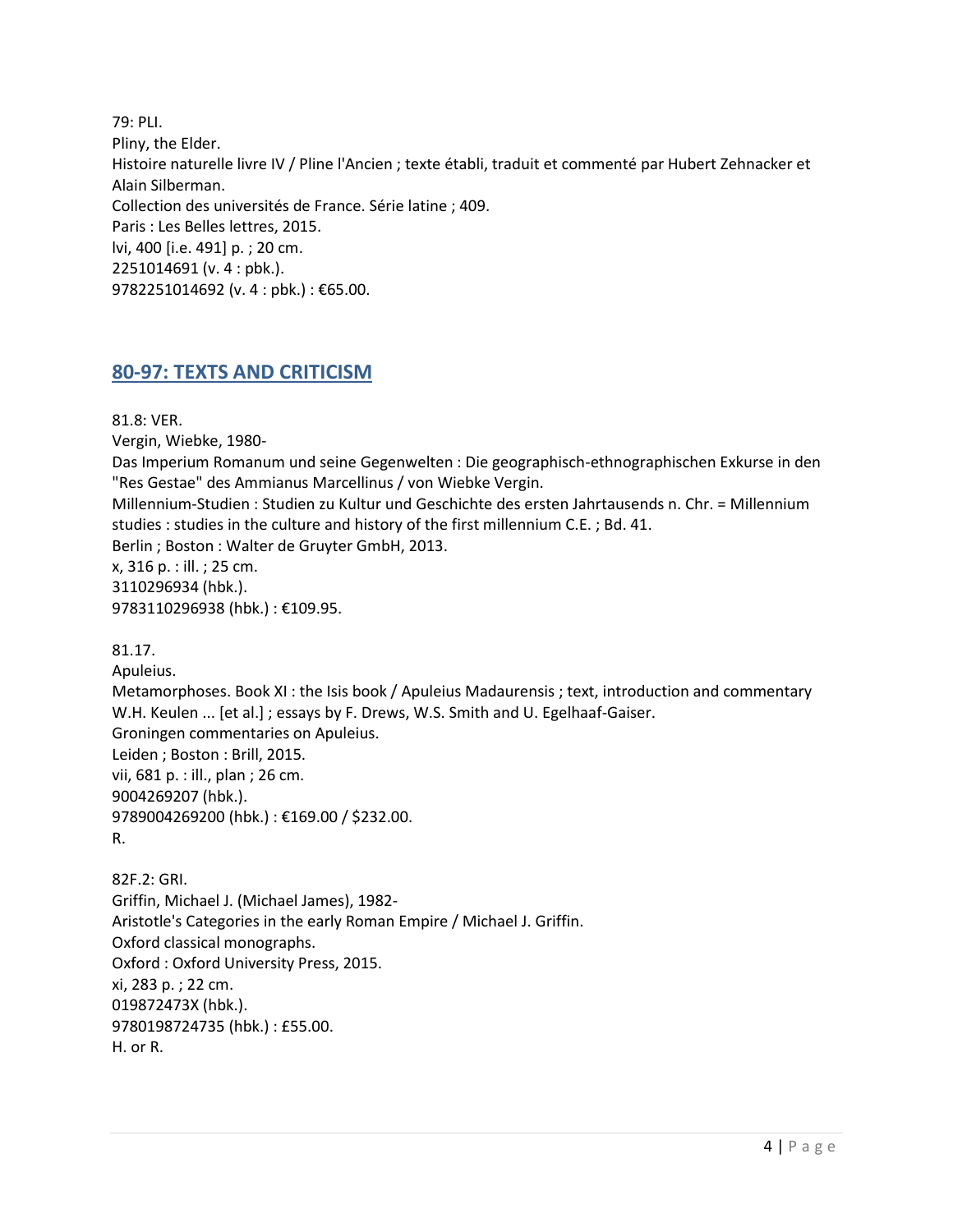82i.

Alexandru, Stefan, 1966-

Aristotle's metaphysics Lambda : annotated critical edition based upon a systematic investigation of Greek, Latin, Arabic and Hebrew sources / by Stefan Alexandru. Philosophia antiqua ; v. 135. Leiden : Brill, 2014. x, 295 p. : col. facs. ; 24 cm. 9004249273 (hbk.). 9789004249271 (hbk.) €94.00 / £131.00. 9789004258877 (e-book). H.

82i.

Fazzo, Silvia. Commento al libro Lambda della Metafisica di Aristotele / Silvia Fazzo. Elenchos ; 61-2. Napoli : Bibliopolis, 2014. 415 p. ; 23 cm. 8870886247 (pbk.). 9788870886245 (pbk.) : €35.00.

84.2F: MAC. McConnell, Sean. Philosophical life in Cicero's letters / Sean McConnell. Cambridge classical studies. Cambridge ; New York : Cambridge University Press, 2014. viii, 260 p. ; 23 cm. 1107040817 (hbk.). 9781107040816 (hbk.) : £60.00 / \$95.00. R.

84.7A: AUB. Le Brutus de Cicéron : rhétorique, politique et histoire culturelle / sous la direction de/edited by Sophie Aubert-Baillot, Charles Guérin. Mnemosyne supplements : monographs on Greek and Latin language and literature ; v. 371. Leiden : Brill, 2014. vi, 262 p. ; 25 cm. 9004274480 (hbk.). 9789004274488 (hbk.) : €101.00 / \$141.00. 9789004278738 (e-book). R.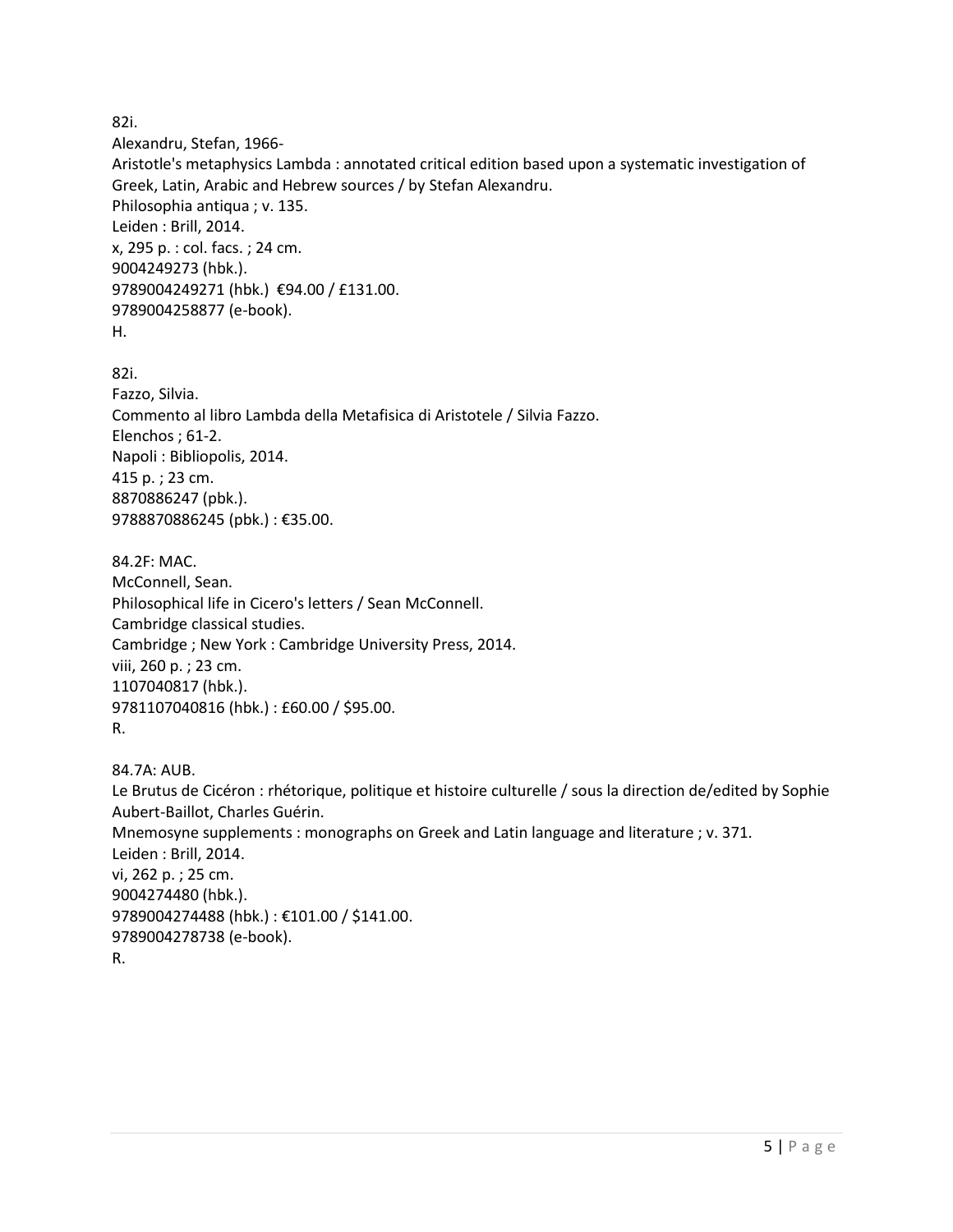X85.29A.

Diogenes, of Oenoanda.

The Epicurean inscription of Diogenes of Oinoanda : ten years of new discoveries and research / by Jürgen Hammerstaedt and Martin Ferguson Smith. Bonn : Habelt, 2014. 288 p. : ill. ; 29 cm. 3774939276 (hbk.). 9783774939271 (hbk.) : €69.00.

H.

ST.14.

Eforo di Cuma nella storia della storiografia greca : atti dell'Incontro internazionale di studi Fisciano-Salerno, 10-12 dicembre 2008 / a cura di Pia de Fidio e Clara Talamo ; con la collaborazione di Luigi Vecchio. La parola del passato ; v. 68 (1-6) (388-393), v. 69 (1-6) (394-399). Napoli : Macchiaroli, 2013-2014. 2 v. (989 p.) : ill. ; 24 cm.

(pbk.) : €93.00 (each vol.). H.

86Y: SCH. Schuren, Elisabeth Maria, 1980- Shared storytelling in Euripidean stichomythia / by Liesbeth Schuren. Amsterdam studies in classical philology ; v. 22. Leiden ; Boston : Brill, 2015. xii, 268 p. ; 25 cm. 9004282602 (hbk.). 9789004282605 (hbk.) : €110.00 / \$142.00. 9789004282612 e-book. H.

```
87.31E: ZAL. 
Zali, Vasiliki.
The shape of Herodotean rhetoric : a study of the speeches in Herodotus' Histories with special 
attention to books 5-9 / by Vasiliki Zali.
International studies in the history of rhetoric ; v. 6.
Leiden ; Boston : Brill, 2014.
viii, 383 p. ; 24 cm.
9004278966 (hbk.). 
9789004278967 (hbk.) : €135.00 / $175.00. 
9789004283589 (e-book). 
H.
```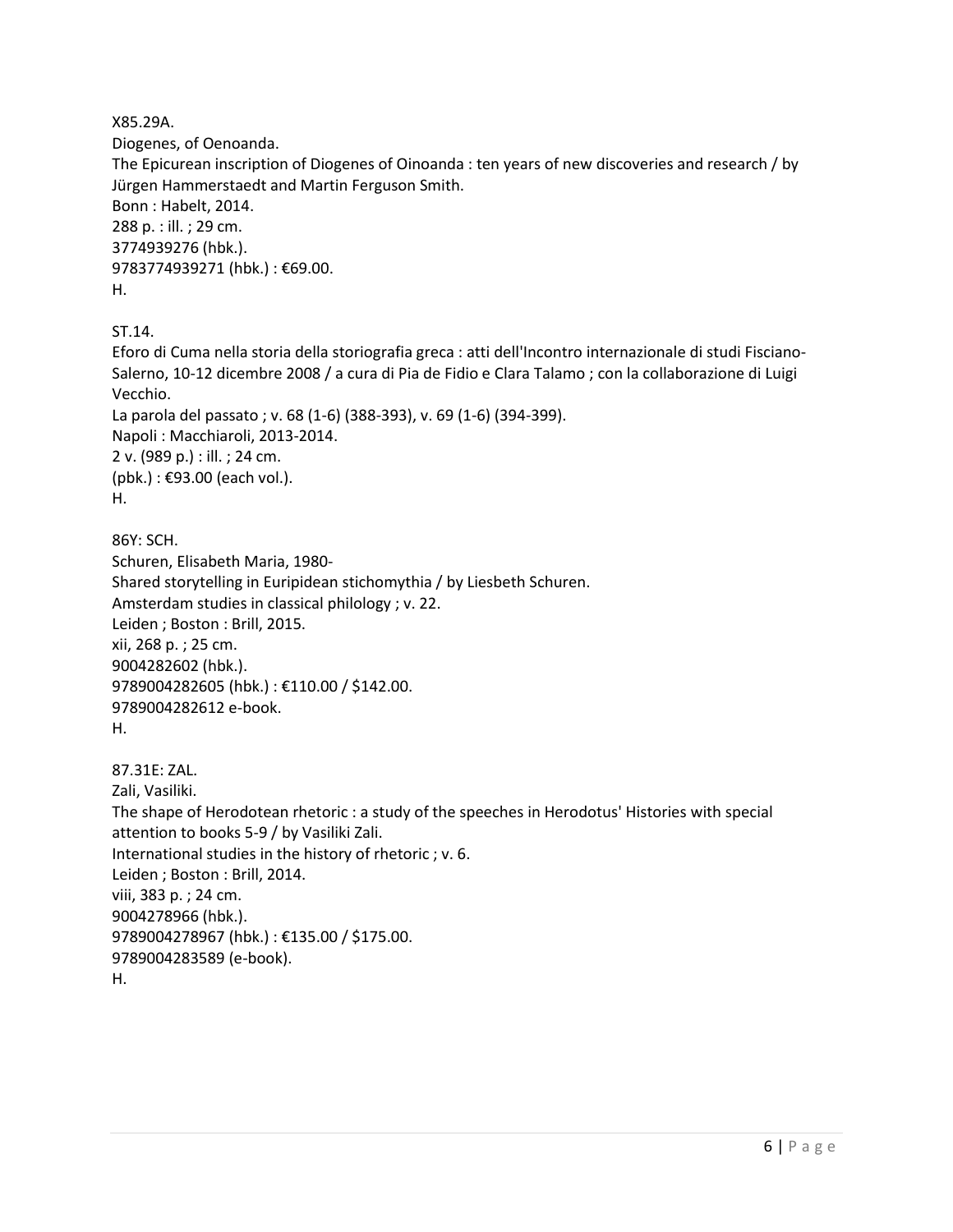88D: GRO. Grobety, Gael. Guerre de Troie, guerres des cultures et guerres du Golfe : les usages de l'Iliade dans la culture ecrite americaine contemporaine / Gael Grobety. Echo (Université de Lausanne. Institut d'archéologie et d'histoire ancienne) ; 11. Berne ; Oxford : Lang, 2014. xvii, 349 p. : ill. ; 23 cm. 3034315112 (pbk.). 9783034315111 (pbk.) : £65.00. 9783035202489 (online).

88E.

Homer.

The Odyssey / Homer ; translated by Herbert Jordan ; introduction by E. Christian Kopff. Oklahoma series in classical culture ; v. 49. Norman : University of Oklahoma Press, 2014. xxxv, 406 p. : maps ; 24 cm. 0806144122 (pbk.). 9780806144122 (pbk.) : \$19.95.

88G: CON.

Enklēma kai timōria stēn Homērikē kai archaïkē poiēsē : apo ta praktika tou 12. Diethnous Synedriou gia tēn Odysseia, Ithakē, 3-7 Septemvriou, 2013 / epistēmonichē epimeleia Menelaos Christopoulos, Machē Païzē-Apostolopoulou. Ithakē : Kentro Odysseiakōn Spoudōn, 2014. 410 p. : ill. ; 25 cm. 9608509378 (pbk.). 9789608509375 (pbk.) : €50.00.

88M: DUB.

À l'école d'Homère : la culture des orateurs et des sophistes / sous la direction de Sandrine Dubel, Anne-Marie Favreau-Linder et Estelle Oudot. Études de littérature ancienne ; t. 24. Paris : Éditions Rue d'Ulm, 2015. 295 p. ; 24 cm. 2728805261 (pbk.). 9782728805266 (pbk.) : €19.00.

89.1B. Horace. Odes / Horace ; translated with commentary by David R. Slavitt. Wisconsin studies in classics. Madison, Wisconsin : The University of Wisconsin Press, 2014. 029929854X (pbk.). 9780299298548 (pbk.) : £10.95 / \$12.95. 9780299298531 (e-book).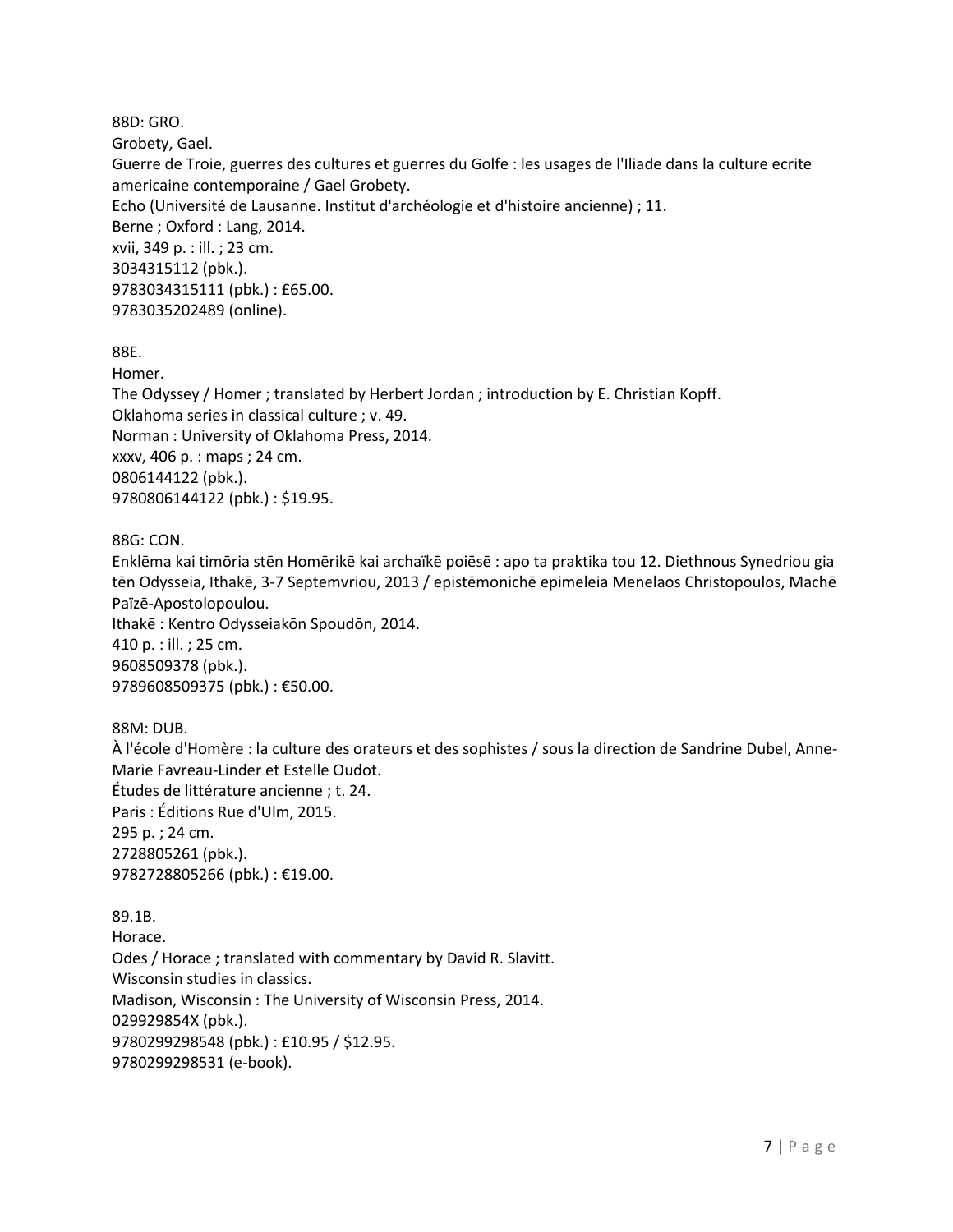89.40C: LAN. Landolfi, Luciano, 1959- Simulacra et pabula amoris : Lucrezio e il linguaggio dell'eros / Luciano Landolfi. Testi e manuali per l'insegnamento universitario del latino ; nuova ser., 127. Bologna : Pàtron, 2013. 225 p. ; 22 cm. 8855532243 (pbk.). 9788855532242 (pbk.) : €18.00. R.

90.22. Overduin, Floris, 1977- Nicander of Colophon's Theriaca : a literary commentary / by Floris Overduin. Mnemosyne supplements : monographs on Greek and Latin language and literature ; v. 374. Leiden ; Boston : Brill, 2014. xiv, 587 p. ; 25 cm. 900427121X (hbk.). 9789004271210 (hbk.) : €186.00 / \$241.00. 9789004283602 ((e-book)). H.

90.29: SPA.

Nonnus of Panopolis in context : poetry and cultural milieu in Late Antiquity with a section on Nonnus and the modern world / edited by Konstantinos Spanoudakis.. Trends in classics. Supplementary volumes (TCSV) ; 24. Berlin : De Gruyter, 2014. xx, 564 p. : ill. ; 24 cm. 3110339374 (hbk.) 9783110339376 (hbk.) : €129.95. 9783110339420 (e-book).

91.18: OER. Oertelt, Friederike. Herrscherideal und Herrschaftskritik bei Philo von Alexandria : eine Untersuchung am Beispiel seiner Josephsdarstellung in De Josepho und De somniis II / von Friederike Oertelt. Studies in Philo of Alexandria ; v. 8. Leiden ; Boston : Brill, 2015. xvii, 362 p. ; 25 cm. 9004270396 (hbk.). 9789004270398 (hbk.) : €146.00 / \$203.00. 9789004282773 (e-book). H.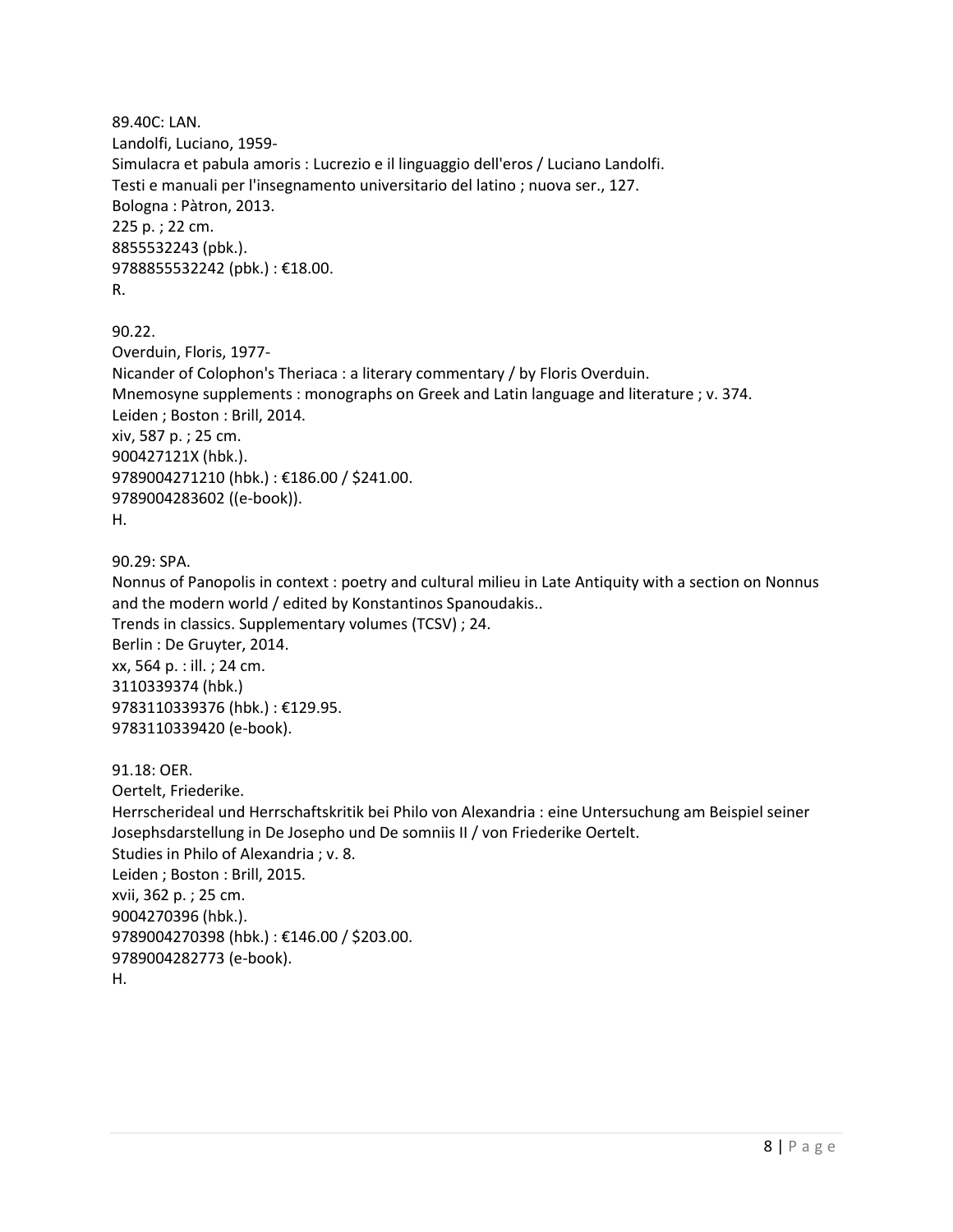91.25B. Adorjáni, Zsolt. Pindars sechste olympische Siegesode : Text, Einleitung und Kommentar / von Zsolt Adorjáni. Mnemosyne supplements. Monographs on Greek and Latin language and literature ; v. 370. Leiden ; Boston : Brill, 2014. xiii, 394 p. ; 25 cm. 9004274359 (hbk.). 9789004274358 (hbk.) : €134.00 / \$174.00. 9004277390 (e-book). 9789004277397 (e-book). H. 92.2C: CAP. Capra, Andrea, 1971- Plato's four muses : the Phaedrus and the poetics of philosophy / Andrea Capra. Hellenic studies ; 67. Washington, D.C. : Center for Hellenic Studies, Trustees for Harvard University ; Cambridge, Mass. ; London : Harvard University Press, [distributor], 2014. xvii, 234 p. : ill. ; 23 cm. 0674417224 (pbk.). 9780674417229 (pbk.) : £18.95. H. 92.2L. Plato. L'utopia del potere (La settima lettera) / Platone ; a cura di Paulo Butti de Lima ; traduzione di Maria Grazia Ciani. 1. ed. Letteratura universale Marsilio. Convivio. Venezia : Marsilio, 2015. 201 p. ; 19 cm. 8831720430 (pbk.). 9788831720434 (pbk.) : €15.00. H. 93.15A. Priscus, active 5th century. The fragmentary history of Priscus : Attila, the Huns and the Roman Empire, AD 430-476 / translated with an introduction by John Given. Christian Roman Empire series ; v. 11. Merchantville NJ : Evolution Publishing, 2014. xlviii, 194 p. : map ; 21 cm. 1935228145 (pbk.). 9781935228141 (pbk.) : \$22.95. H. and R.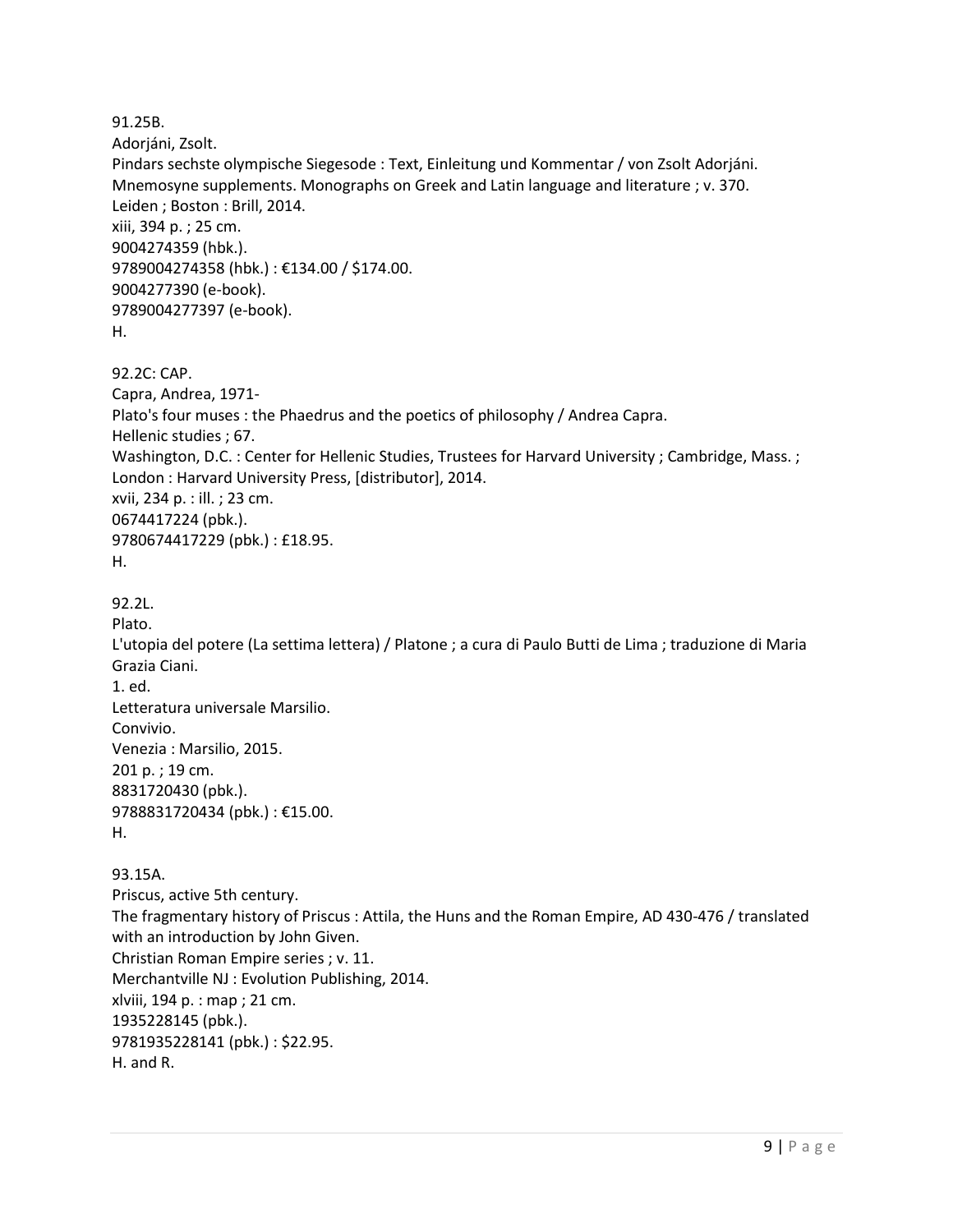93.28: NOC. Nocchi, Francesca Romana. Tecniche teatrali e formazione dell'oratore in Quintiliano / Francesca Romana Nocchi. Beiträge zur Altertumskunde ; Bd. 316. Berlin ; Boston : De Gruyter, 2013. x, 232 p. ; 24 cm. 3110324466 (hbk.). 9783110324464 (hbk.) : €79.95.

94.2H: GUN. Gunderson, Erik. The sublime Seneca : ethics, literature, metaphysics / by Erik Gunderson. Cambridge : Cambridge University Press, 2015. vii, 229 p. ; 24 cm. 1107090016 (hbk.). 9781107090019 (hbk.) : £65.00 / \$99.00. 1107041007. 9781107041004. R.

94.2H: HAD. Hadot, Ilsetraut. Sénèque : direction spirituelle et pratique de la philosophie / Ilsetraut Hadot. Philosophie du présent. Paris : Vrin, 2014. 452 p. ; 18 cm. 2711625699 (pbk.). 9782711625697 (pbk.) : €25.00. R.

94.11B. Sophocles. Four tragedies : Oedipus the King, Aias, Philoctetes, Oedipus at Colonus / Sophocles ; a new verse translation by Oliver Taplin. Oxford : Oxford University Press, 2015. xxxvi, 341 p. : maps ; 23 cm. 019928623X (hbk.). 9780199286232 (hbk.) : £20.00 / \$29.95. H.

95.20B: CLI. Vitruvio e l'archeologia / a cura di Paolo Clini. 1a ed. Collana del Centro studi vitruviani ; 2. Venezia : Marsilio ; [Fano, Italy] : Centro studi vitruviani, 2014. 218 p. : ill., plans ; 24 cm. 8831717472 (pbk.). 9788831717472 (pbk.) : €24.00.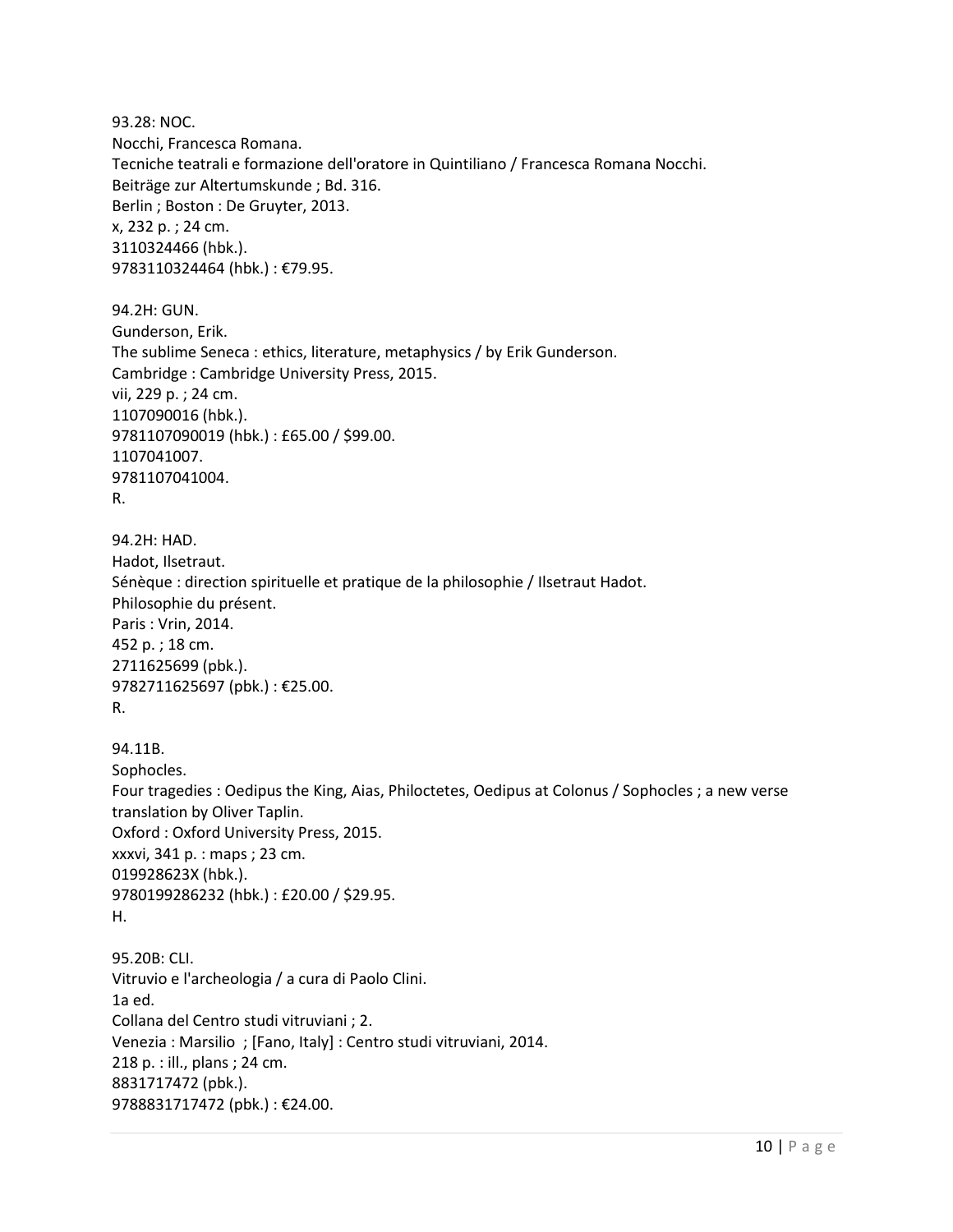96.22.

I Vergiliocentones minores del codice Salmasiano / introduzione, edizione critica, traduzione e commento a cura di Maria Teresa Galli. Biblioteca nazionale. Serie dei classici greci e latini, Testi con commento filologico ; 21. Firenze : Le Monnier, 2014. 247 p. ; 24 cm. 8800745237 (pbk.). 9788800745239 (pbk.) : €21.00. R.

96.25B. Zinsli, Samuel Christian. Kommentar zur Vita Heliogabali der Historia Augusta / von Samuel Christian Zinsli. Antiquitas. Reihe 4, Beiträge zur Historia-Augusta-Forschung. Serie 3, Kommentare ; Bd. 5. Bonn : Habelt, 2014. lxii, 923 p. ; 23 cm. 3774938563 (hbk.). 9783774938564 (hbk.) : €139.00. R.

97.16: CIN. Cinaglia, Valeria. Aristotle and Menander on the ethics of understanding / by Valeria Cinaglia. Philosophia antiqua ; v. 138. Leiden ; Boston : Brill, 2015. xvi, 227 p. ; 25 cm. 9004269754 (hbk.). 9789004269750 (hbk.) : €104.00 / \$135.00. 9789004282827 electronic bk. H.

97.44.

Lives of the Attic orators : texts from Pseudo-Plutarch, Photius, and the Suda / introduction and commentary by Joseph Roisman and Ian Worthington ; translation by Robin Waterfield. 1st ed. Clarendon ancient history series. Oxford : Oxford University Press, 2015. xvii, 381 p. ; 22 cm. 0199687668 (hbk.). 9780199687664 (hbk.) : £80.00. 0199687676 (pbk.). 9780199687671 (pbk.) : £30.00. H.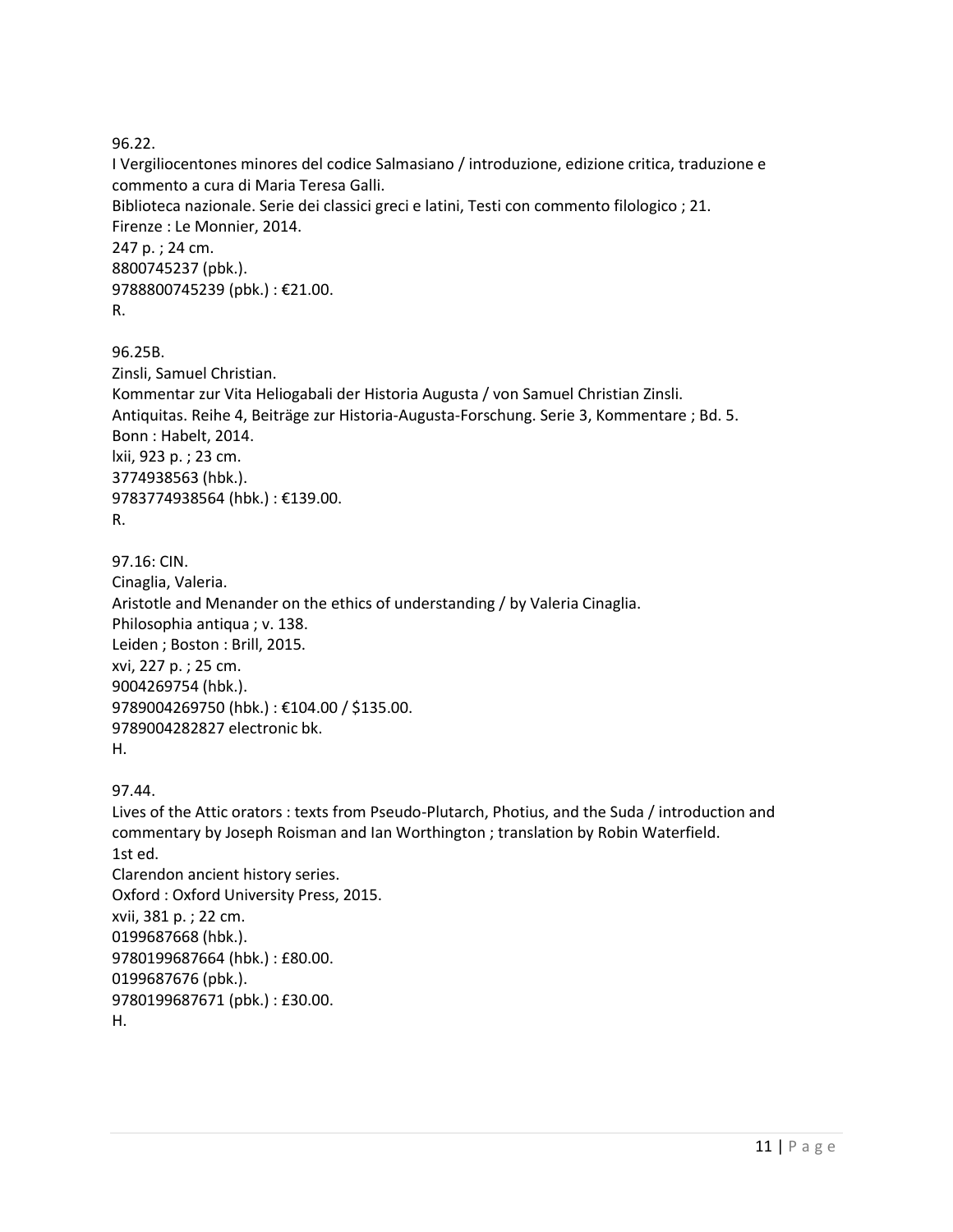X97.48E. Schwab, Andreas, 1977- Thales von Milet in der frühen christlichen Literatur : Darstellungen seiner Figur und seiner Ideen in den griechischen und lateinischen Textzeugnissen christlicher Autoren des 2.-6. Jh. n. Chr / Andreas Schwab. Studia Praesocratica ; Bd. 3. Berlin ; Boston : De Gruyter, 2012. 406 p. ; 24 cm. 3110245981 (hbk.) : €119.95. 9783110245981 (hbk.). 9783110245998 (e-ISBN).

#### <span id="page-11-0"></span>**98-99: LANGUAGE AND LITERATURE**

98C.1: COI. Coin-Longeray, Sandrine. Poésie de la richesse et de la pauvreté : étude du vocabulaire de la richesse et de la pauvreté dans la poésie grecque antique, d'Homère à Aristophane / Sandrine Coin-Longeray. Collection Antiquité. Centre Jean Palerne, Mémoires ; 38. Saint-Étienne : Université de Saint-Étienne, 2014. 241 p. ; 24 cm. 286272663X (pbk.). 9782862726632 (pbk.) : €27.00. H. XST.9.

Erudiar in via perfecta : en homenaje a Emiliano Fernández Vallina / [introducción Ma. A. Andrés Sanz y J. C. Martín Iglesias]. Helmantica : Revista de filologia clasica y hebrea Universidad Pontificia de Salamanca ; LXV, 194. Salamanca : Universidad Pontificia de Salamanca, 2014. 312 p. ; 24 cm.

99A.1: MAD. Roman rule in Greek and Latin writing : double vision / edited by Jesper Majbom Madsen and Roger Rees. Impact of Empire (Roman Empire, c. 200 B.C.-A.D. 476) ; v. 18. Leiden ; Boston : Brill, 2014. vi, 303 p. ; 25 cm. 9004277382 (hbk.). 9789004277380 (hbk.) : €125.00 / \$162.00. 9789004278288 (e-book). H. or R.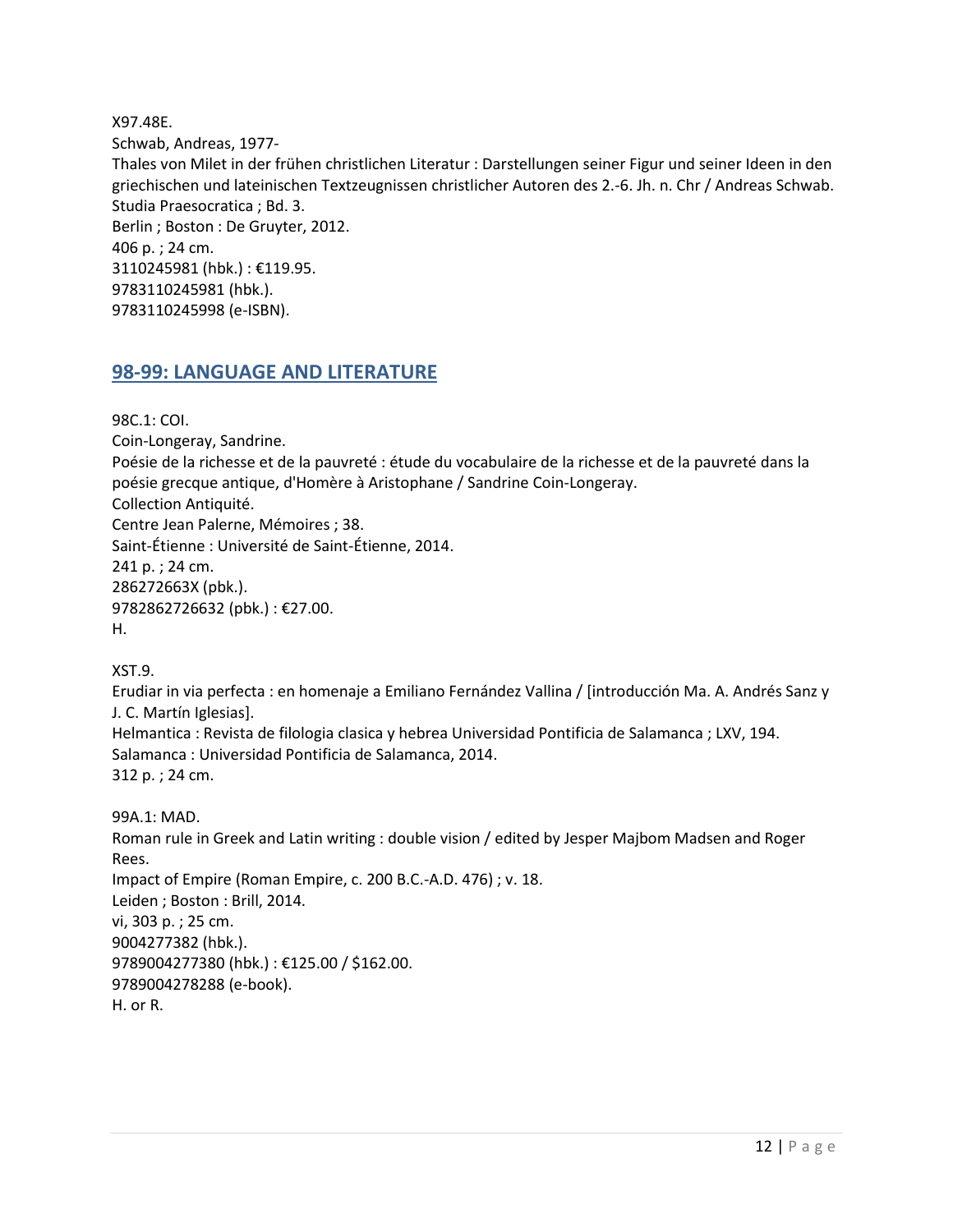99A.2: MEI. Combat trauma and the ancient Greeks / edited by Peter Meineck and David Konstan. 1st ed. New antiquity. New York, NY : Palgrave Macmillan, 2014. xiv, 310 p. : ill. ; 25 cm. 113739885X (hbk.). 9781137398857 (hbk.) : £57.50. 1137398868 (e-book). 9781137398864 (e-book). H.

99C: HEN. Henze, Sarah. Adel im antiken Drama : Eugeneia bei Aischylos, Sophokles und Euripides / Sarah Henze. Drama ; N. S., Bd. 16. Tübingen : Narr Verlag, 2015. 277 p. : ill. ; 23 cm. 3823369148 (pbk.). 9783823369141 (pbk.) : €58.00.

99C: MEI. Meinel, Fabian, 1982- Pollution and crisis in Greek tragedy / Fabian Meinel. Cambridge : Cambridge University Press, 2015. xiii, 278 p. ; 24 cm. 1107044464 (hbk.). 9781107044463 (hbk.) : £65.00 / \$99.00. H.

99C: VIS. Visvardi, Eirene. Emotion in action : Thucydides and the tragic chorus / by Eirene Visvardi. Mnemosyne supplements : monographs on Greek and Latin language and literature ; v. 377. Leiden ; Boston : Brill, 2015. x, 287 p. ; 24 cm. 9004269290 (hbk.). 9789004269293 (hbk.) : €115.00 / \$149.00. 9789004285576 (e-book). H.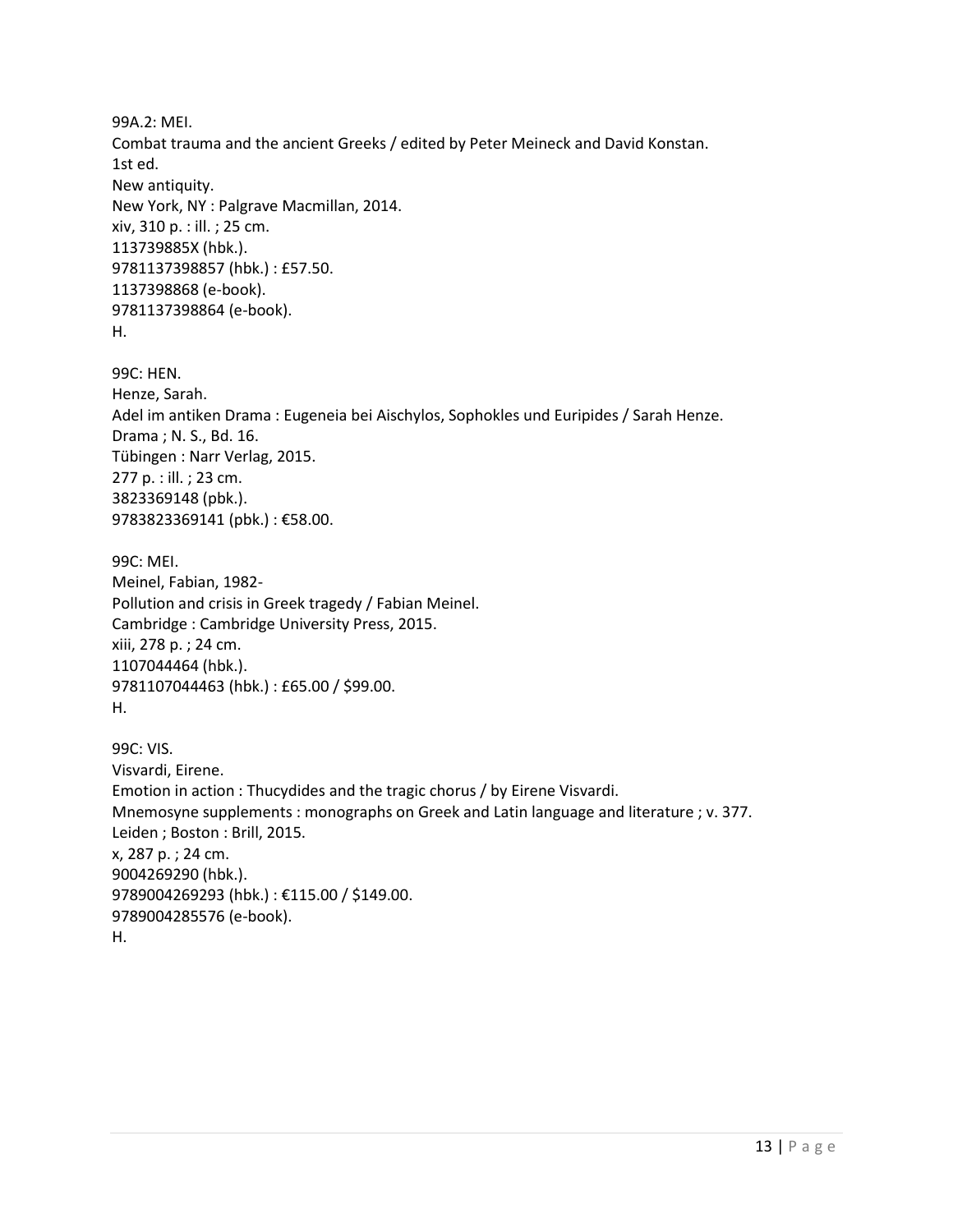99F: ROI. Medieval Greek storytelling : fictionality and narrative in Byzantium / edited by Panagiotis Roilos. Mainzer Veröffentlichungen zur Byzantinistik ; Bd. 12. Wiesbaden : Harrassowitz Verlag, 2014. 259 p. : ill. ; 25 cm. 3447101059 (hbk.). 9783447101059 (hbk.) : €74.00. H.

99G: LÉV. Lévi, Nicolas. La révélation finale à Rome : Cicéron, Ovide, Apulée : études sur le Songe de Scipion, De republica VI, le discours de Pythagore, Métamorphoses XV et la théophanie d'Isis, Métamorphoses XI / Nicolas Lévi. Rome et ses renaissances. Paris : Presses de l'Université Paris-Sorbonne, 2014. 537 p. ; 24 cm. 2840509458 (pbk.). 9782840509455 (pbk.) : €26.00. R.

99J: GAL. Sparsa colligere et integrare lacerata : centoni, pastiches e la tradizione greco-latina del reimpiego testuale / a cura di Maria Teresa Galli e Gabriella Moretti. Labirinti ; 155. Trento : Università degli studi di Trento, Dipartimento di lettere e filosofia, 2014. xv, 371 p. : ill. (chiefly col.) ; 22 cm. 8884435706 (pbk.). 9788884435705 (pbk.) : non in commercio. R.

99J: HER. Hernández Lobato, Jesús, 1980- Vel Apolline muto : estética y poética de la Antigüedad tardía / Jesús Hernández Lobato. Bern ; Oxford : Peter Lang, 2012. 645 p. : ill., maps ; 23 cm. 3034306415 (pbk.). 9783034306416 (pbk.) : £79.00.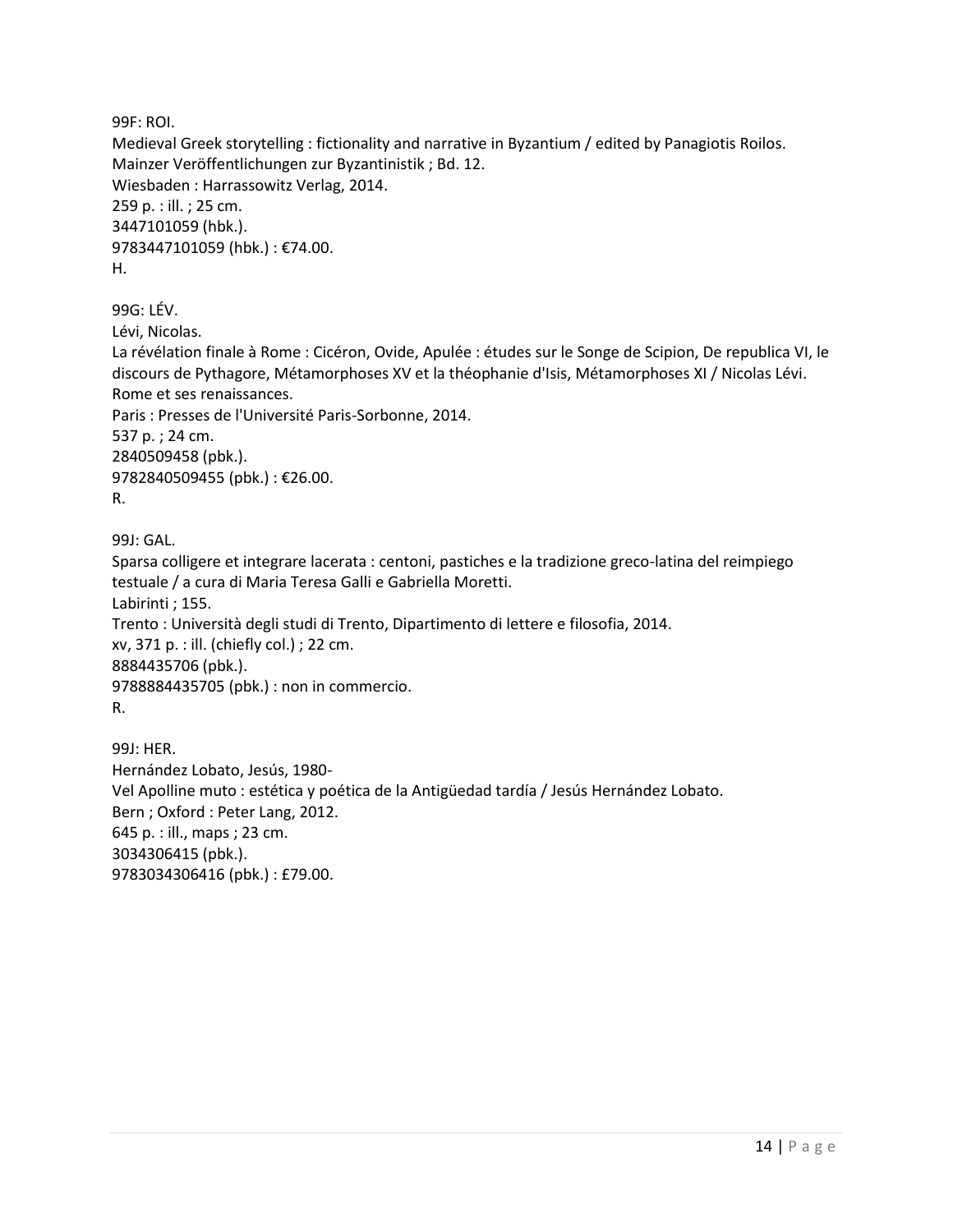99J: VAN.

Literature and society in the fourth century AD : performing paideia, constructing the present, presenting the self / edited by Lieve Van Hoof and Peter Van Nuffelen. Mnemosyne supplements : monographs on Greek and Latin language and literature ; v. 373. Leiden ; Boston : Brill, 2015. x, 247 p. : ill. ; 24 cm. 9004278486 (hbk.). 9789004278486 (hbk.) : €110.00 / \$142.00. 9004279474 (e-book). 9789004279476 (e-book). R.

99L: BUD.

Ancient myths in the making of culture / Małgorzata Budzowska, Jadwiga Czerwińska (eds.). Warsaw studies in classical literature and culture ; v. 3. Frankfurt ; Oxford : PL Academic Research, 2015. 361 p. ; 22 cm. 3631651767 (hbk.). 9783631651766 (hbk.) : £52.00. 9783653045079 (E-Book).

99L: HOP. Hopkins, David, 1948- Conversing with antiquity : English poets and the classics, from Shakespeare to Pope / David Hopkins. Classical presences. Oxford ; New York : Oxford University Press, 2010. vii, 343 p. : ill., maps ; 23 cm. 019956034X (hbk.). 9780199560349 (hbk.) : £60.00.

0198706960 (pbk.). 9780198706960 (pbk.) : £25.00. H. or R.

99L: OXF. The Oxford history of classical reception in English literature. Volume 4, 1790-1880 / edited by Norman Vance, Jennifer Wallace. Oxford : Oxford University Press, 2015. xiv, 746 p. : ill., facs. ; 24 cm. 0199594600 (hbk.). 9780199594603 (hbk.) : £140.00. H. or R.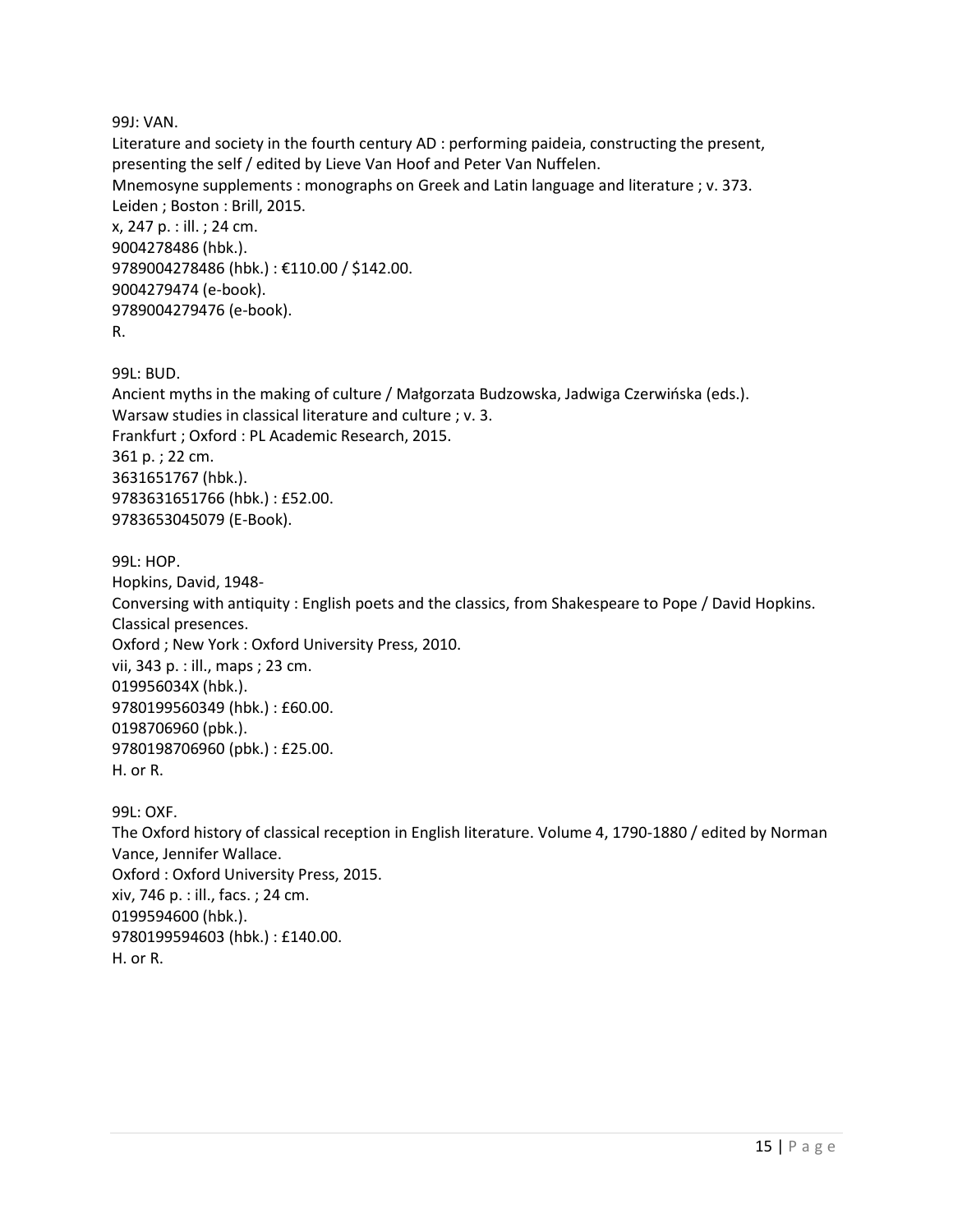#### <span id="page-15-0"></span>**100-101: PAPYROLOGY AND EPIGRAPHY**

100B: PUG. Puglia, Enzo. I libro e lo scaffale : opere bibliografiche e inventari di libri su papiro / Enzo Puglia. 1. ed. italiana. Arctos ; 5. Profili. Napoli : Liguori, 2013. viii, 114 p. : ill. ; 24 cm. 8820755599 (pbk.). 9788820755591 (pbk.) : €14.99.

T.Box 256. Bouras-Vallianatos, Petros. Greek manuscripts at the Wellcome Library in London : a descriptive catalogue / Petros Bouras-Vallianatos ; with contributions by Georgi R. Parpulov. Cambridge : Cambridge University Press, 2015. p. [275]-326 ; 25 cm. Offprint from: Medical History, vol 59, no. 2.

X100E: HUR.

Index of best authors : by subject classification compiled in 1547 by Antoine Morillon : for Antoine Perrenot de Granvelle including a selection of Greek manuscripts in the library of Diego Hurtado de Mendoza : (Besançon, Bibliothèque Municipale, MS Granvelle 90, ff. 11- 18v) / with an introduction and edited by T. Kimball Brooker.

[Paris?] : Prepared for the visit to Besançon by the Association internationale de bibliophilie, 2014. 118 p. : col. facsims. ; 23 cm.

X101B: CON XIV.

Öffentlichkeit-Monument-Text : XIV Congressus Internationalis Epigraphiae Graecae et Latinae 27.-31. Augusti MMXII : Akten / herausgegeben von Werner Eck und Peter Funke in Verbindung mit Marcus Dohnicht, Klaus Hallof, Matthäus Heil und Manfred G. Schmidt. Corpus inscriptionum Latinarum. Auctarium ; Ser. nova ; vol. 4. Berlin ; Boston : De Gruyter, 2014. xv, 773 p. : ill., map ; 25 cm. 311037496X (hbk.). 9783110374964 (hbk.) : €169.95.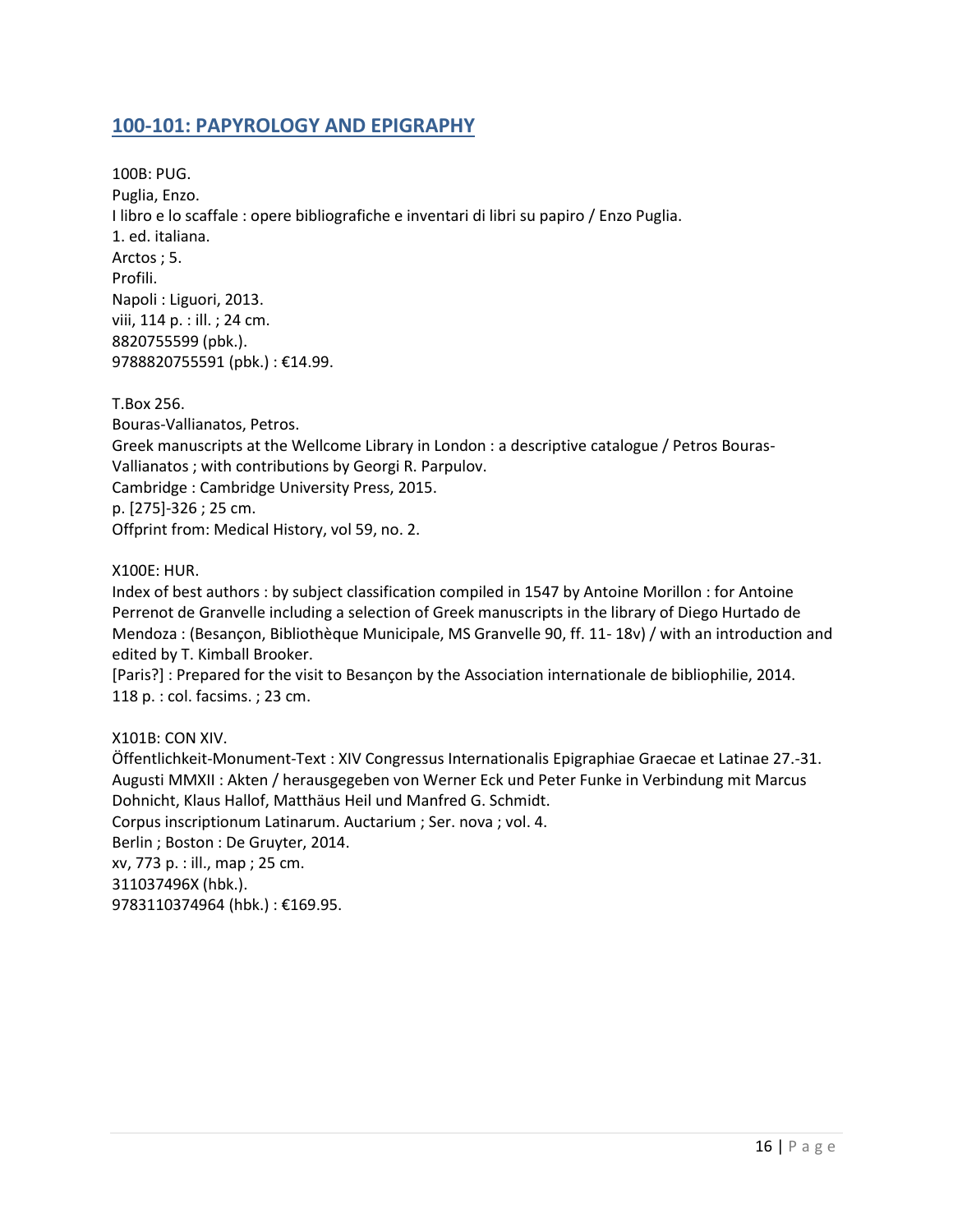101J: OBR. Obryk, Matilda. Unsterblichkeitsglaube in den griechischen Versinschriften / von Matylda Obryk. Untersuchungen zur antiken Literatur und Geschichte ; Bd. 108. Berlin ; Boston : De Gruyter, 2012. xii, 255 p. ; 24 cm. 3110281775 (hbk.). 9783110281774 (hbk.) : €84.95. 3110281961 (electronic). 9783110281965 (electronic).

#### <span id="page-16-0"></span>**102-116: PREHISTORY, ARCHAEOLOGY AND TOPOGRAPHY**

ST.2.

Mobilità geografica e mercenariato nell'Italia preromana : atti del XX convegno internazionale di studi sulla storia e l'archeologia dell'Etruria / a cura di Giuseppe M. Della Fina. Annali della Fondazione per il Museo "Claudio Faina" ; v. 20. Orvieto (Terni) : Fondazione per il Museo Claudio Faina ; Roma : Quasar, 2013. 454 p. : ill. ; 24 cm. 887140534X (pbk.). 9788871405346 (pbk.) : €40.00.

104B: SOU. Space and time in Mediterranean prehistory / edited by Stella Souvatzi and Athena Hadji. Routledge studies in archaeology ; 11. New York ; London : Routledge, 2014. xvi, 303 p. : ill., maps, plans ; 24 cm. 0415837324 (hbk.). 9780415837323 (hbk.) : £85.00. H.

X104D: CON. SOMA 2011 : proceedings of 15th Symposium on Mediterranean Archaeology, held at the University of Catania, 3-5 March 2011 / edited by Pietro Maria Militello and Hakan Öniz. BAR international series ; 2695. Oxford : Archaeopress, 2015. 2 v. (ix, 1093 p.) : ill., maps, plans ; 30 cm. 1407313444 (set : pbk.). 9781407313443 (set : pbk.) : £125.00.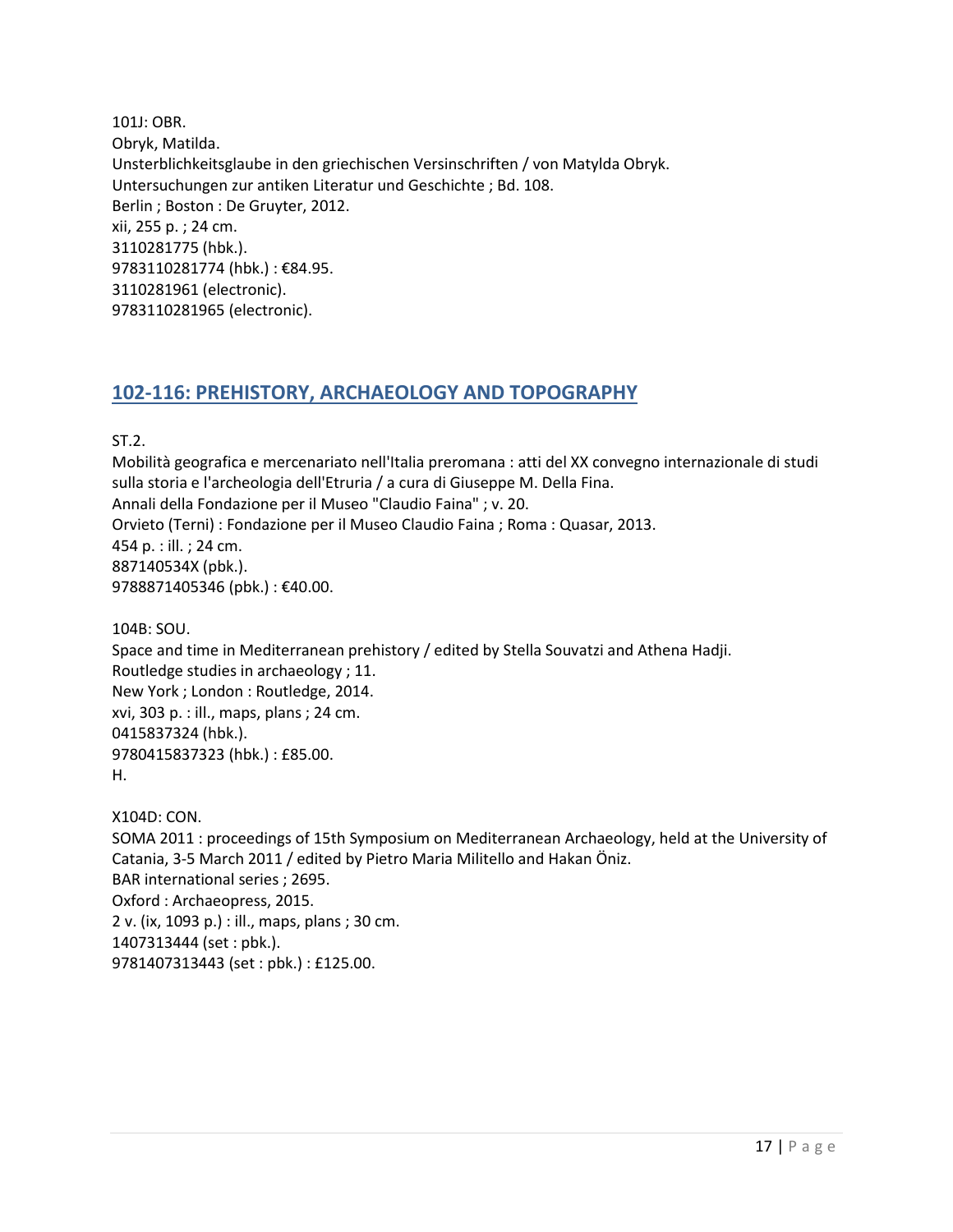105A: STE.

The Oxford handbook of the archaeology of the Levant : c. 8000-332 BCE / edited by Margreet L. Steiner and Ann E. Killebrew. 1st ed.

Oxford handbooks. Oxford : Oxford University Press, 2014. xxi, 885 p. : ill., maps, plans ; 26 cm. 019921297X (hbk.). 9780199212972 (hbk.) : £110.00. H.

X105E: PAL.

Studia Palmyreńskie. 12, Fifty years of Polish excavations un Palmyra 1959-2009 : international conference, Warsaw, 6-8 December 2010 / Polish Center of Mediterranean Archaeology, University of Warsaw ; edited by Michał Gawlikowski and Grzegorz Majcherek ; with the collaboration of Marcin Wagner and Krzysztof Jakubiak.

Warsaw : Wydawnictwa Uniwersytetu Warszawskiego, 2013. 398 p. : ill. (some col.), maps, plans ; 30 cm. 0081-6787.

X105E: PAL.

Studia Palmyreńskie. 13, Monnaies des fouilles polonaises à Palmyre / Polish Center of Mediterranean Archaeology, University of Warsaw ; Aleksandra Krzyżanowska, Michał Gawlikowski. 1st ed.

Warsaw : Wydawnictwa Uniwersytetu Warszawskiego, 2014. 142 p. : ill. (some col.) ; 30 cm. 8323516073 (pbk.). 9788323516071 (pbk.).

X105F.1: AQA.

Roman Aqaba Project.

The Roman Aqaba Project : final report. Volume 1, The regional environment and the regional survey / S. Thomas Parker and Andrew M. Smith II ; with contributions by Cassandra Burns ... [et al.]. American Schools of Oriental Research archaeological reports ; no. 19. Boston : American Schools of Oriental Research, 2014. xi, 384 p. : 114 ill. (some col.), maps, plans ; 29 cm. 0897570421 (hbk.). 9780897570428 (hbk.) : £65.00.

X105F.1: SUS.

Hippos - Sussita of the decapolis : the first twelve seasons of excavations 2000-2011. Vol. 1 / Prof. Arthur Segal, Dr. Michael Eisenberg, Prof. Jolanta Młynarczyk, Dr. Mariusz Burdajewicz, Prof. Mark Schuler ; with contributions by Dr. Nurit Shtober-Zisu ... [et al.]. Haifa, Israel : The Zinman Institute of Archaeology, 2013. 323 p. : col. ill., maps, plans, ports ; 33 cm. 9657547032 (hbk.). 9789657547038 (hbk.) : \$130.00.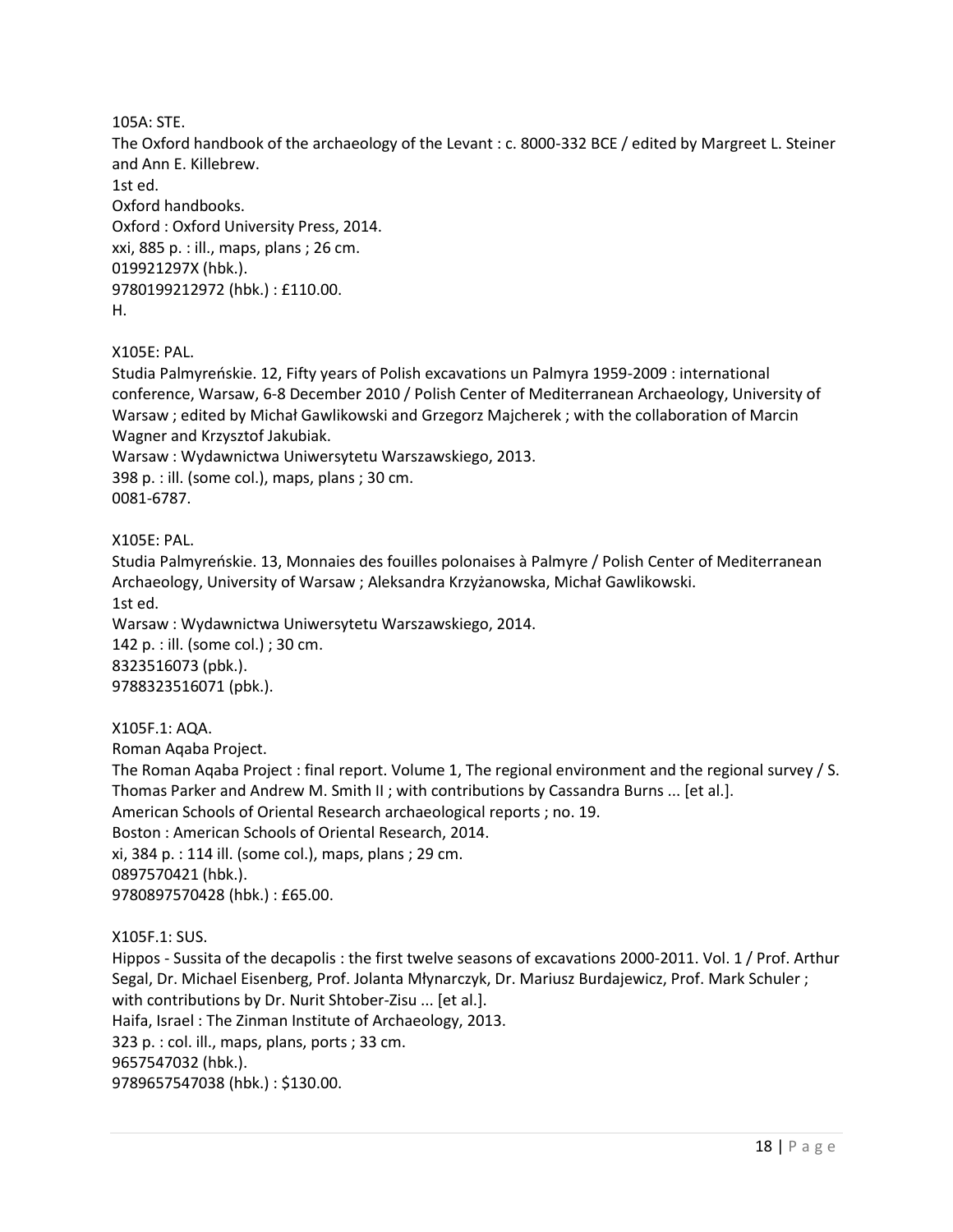#### 106F: PAN.

Poleis în Marea Neagrǎ: relaţii interpontice şi producţii locale = Poleis in the Black Sea area: Inter-pontic relations and local productions : actele colocviuluzi organizat de Institutul de Arheologie "Vasile Pârvan" şi de Filiala din Iaşi a Academiei Române (Bucureşti, 27-28 septembrie 2012), cu sprijinul unui grant acordat de Consiliul Național al Cercetării Științifice din România, CNCS – UEFISCDI, în cadrul proiectului cu numărul PN-II-ID-PCE-2011-3-0054 = the proceedings of the Colloquium organized by the Vasile Pâevan Institute of Archaeology and the Iaşi Branch of the Romanian Academy (Bucarest, September 27th-28th 2012), supported by a grant of the Romanian National Authority for Scientific Research, CNCS.UEFISCDI, project number PN-II-ID-PCE-2011-3-0054 editori Florina Panait Bîrzescu, Iulian Bîrzescu, Florian Matei-Popescu, Adrian Robu. Pontica et Mediterranea ; 1. Bucureşti : Humanitas, 2013. 463 p. : ill., map ; 25 cm. 9735042363 (hbk.). 9789735042363 (hbk.). H.

107D: AEG.

Haymann, Florian.

Untersuchungen zur Geschichte und Identitätskonstruktion von Aigeai im römischen Kilikien (20 v. - 260 n. Chr.) / Florian Haymann.

Gephyra : Schriftenreihe zur antiken Welt ; Bd. 8.

Bonn : Verlag Dr. Rudolf Habelt GmbH, 2014.

x, 422 p. : ill., maps, plans ; 31 cm. 3774939306 (hbk.). 9783774939301 (hbk.) : €98.00.

H. or R.

107D: PER.

Pergamon : Anadolu'da Hellenistik bir başkent = a Hellenistic capital in Anatolia / hazırlayanlar = editors, Felix Pirson, Andreas Scholl.

1. baskı.

Anadolu uygarlıkları serisi = Anatolian civilizations series ; [4]. İstanbul : Tüpraş ; Yapı Kredi Kültür Sanat Yayıncılık Ticaret ve Sanayi A.Ş., 2014. 551 p. : col. ill., maps, plans, 1 folded plate ; 34 cm. 9750830989 (hbk.). 9789750830983 (hbk.) : TL 95.00. H.

107D: TRO. Maliszewski, Dariusz. New light on the Bronze Age ceramics from H. Schliemann's excavations at Troy : studies on the Munich and Poznań collections within the Anatolian-Aegean cultural context / Dariusz Maliszewski. BAR international series ; 2119. Oxford : John and Erica Hedges Ltd., 2010. iv, 402 p. : ill. (some col.) ; 30 cm. 1407304828 (pbk.). 9781407304823 (pbk.) : £67.00.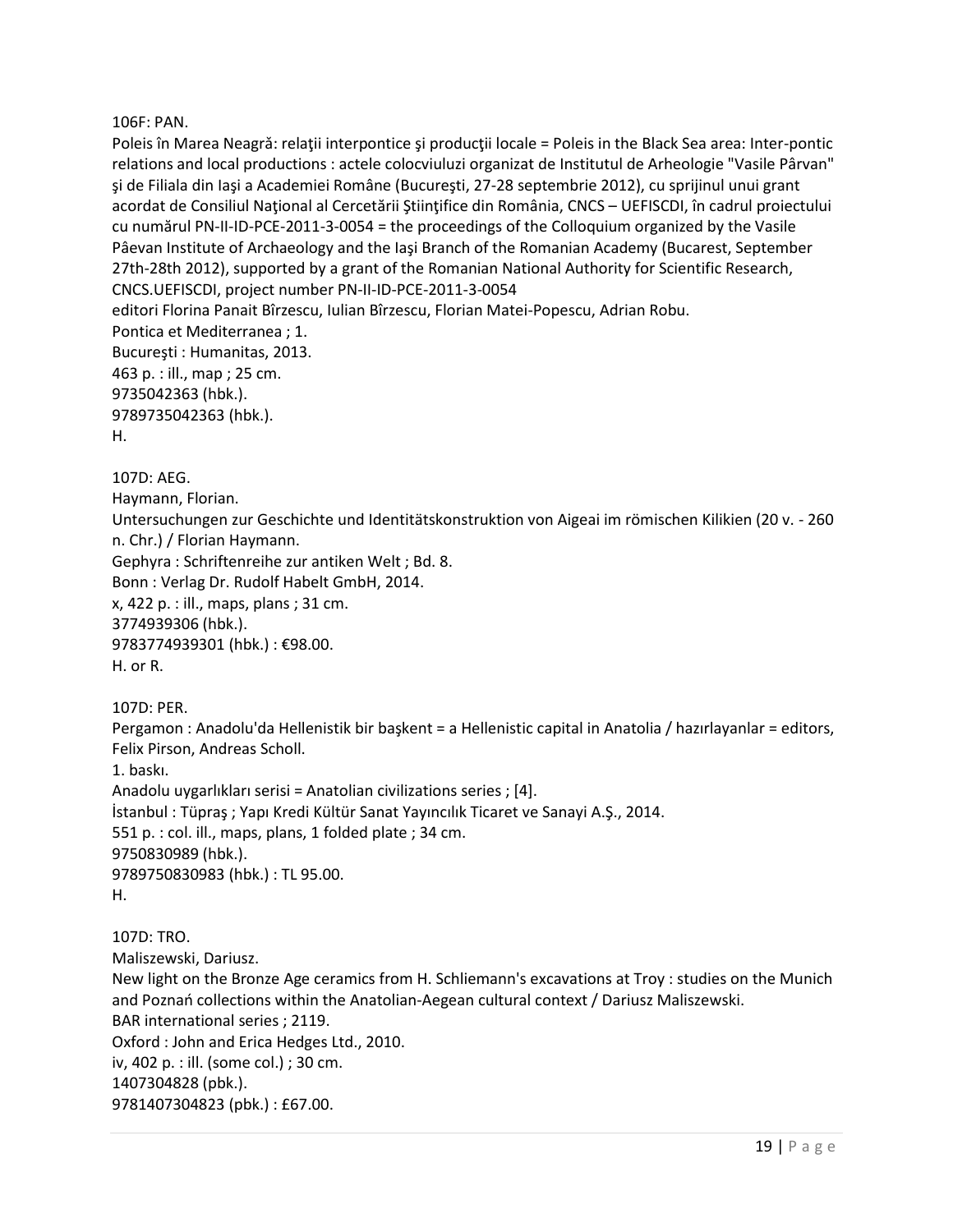108A: MAN. Manolaraki, Eleni. Noscendi Nilum cupido : imagining Egypt from Lucan to Philostratus / Eleni Manolaraki. Trends in classics. Supplementary volumes ; v. 18. Berlin ; Boston : De Gruyter, 2013. x, 379 p. ; 24 cm. 3110297671 (hbk.). 9783110297676 (hbk.) : €109.95.

X108A.2: ATR.

Welc, Fabian.

Tell Atrib 1985-1995. 4, Faience objects / Fabian Welc ; [Engl. transl. Iwona Zych] ; Polish Centre of Mediterranean Archaeology University of Warsaw, Institute of Mediterranean and Oriental Cultures Polish Academy of Sciences. PAM Monograph Series ; 5. Warsaw : Polish Centre of Mediterranean archaeology, University of Warsaw, 2014.

280 p. : ill. (some col.), plans ; 30 cm.

8323516855 (pbk.).

9788323516859 (pbk.).

X108E: CYR.

Venturini, Filippo. I mosaici di Cirene di età ellenistica e romana : un secolo di scoperte / Filippo Venturini. Cirene "Atene d'Africa" ; 5. Monografie di archeologia libica ; 34. Roma : "L'Erma" di Bretschneider, 2013. 277 p. (incl. 21, cxliii p. of plates) : ill. (some col.), plans ; 30 cm. 8891306975 (pbk.). 9788891306975 (pbk.) : €210.00.

R.

109B: PAP. Green, J. R. (John Richard), 1936- Paphos 8 August 1303 : snapshot of a destruction / J. R. Green ... [et al.] ; edited by Charalambos Bakirtzis. Nicosia, Cyprus : A.G. Leventis Foundation, 2014. 113 p. : col. ill., map, plan ; 30 cm. 9963732070 (pbk.). 9789963732074 (pbk.) : €35.00.

109C: PIL. Cultural practices and material culture in archaic and classical Crete : Proceedings of the International Conference, Mainz, May 20-21, 2011 / edited by Oliver Pilz and Gunnar Seelentag. Berlin : De Gruyter, 2014. vi, 290 p. : ill. (some col.), maps, plans ; 25 cm. 3110331640 (hbk.). 9783110331646 (hbk.) : €79.95. H.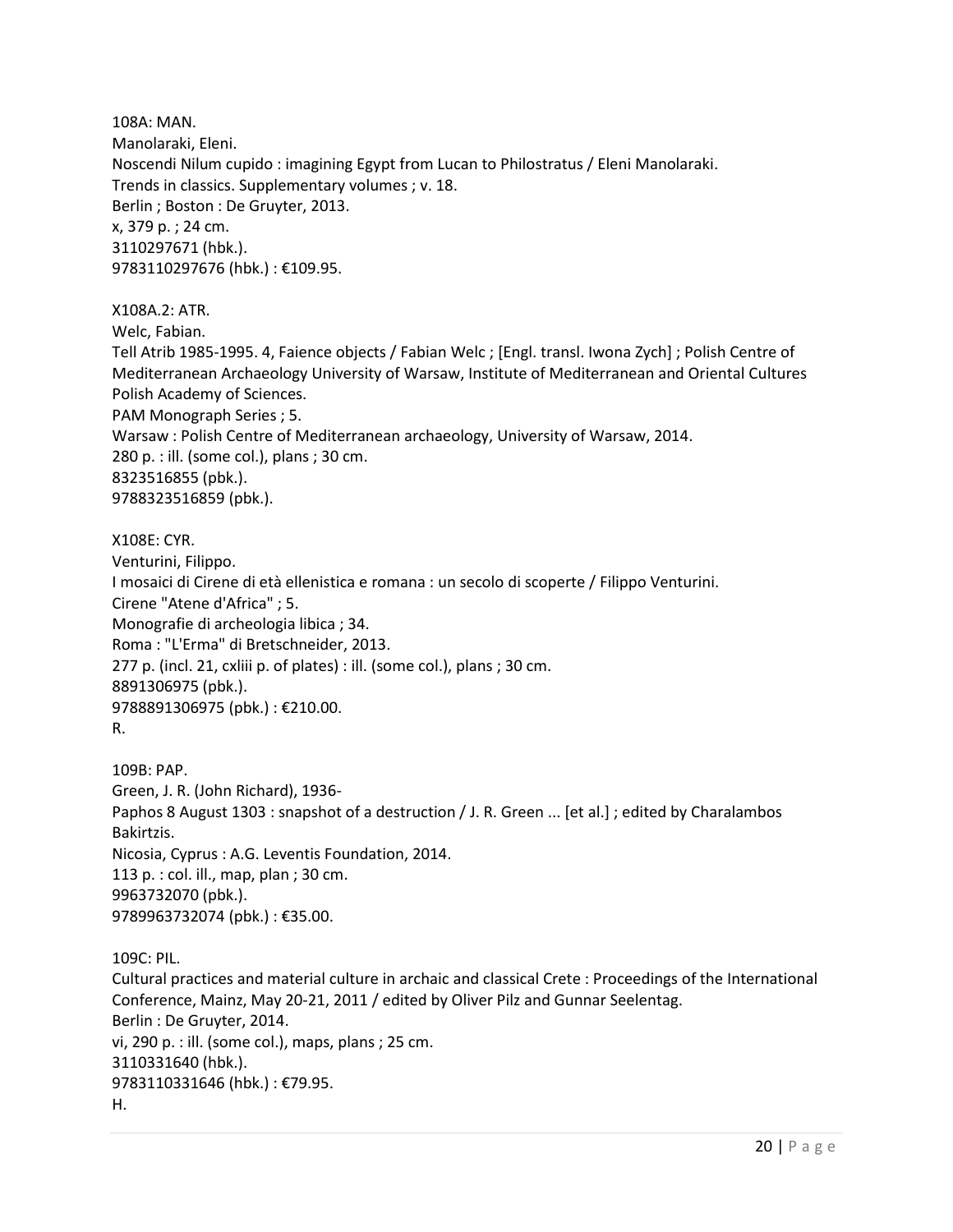X109D: MAL.

Fouilles exécutées à Malia. Les abords Nord-Est du palais. I, Les recherches et l'histoire du secteur / sous la direction de Pascal Darcque ; par Pascal Darcque, Aleydis Van de Moortel et Martin Schmid ; avec la collaboration d'Isabelle Bradfer-Burdet [and fifteen others]. Études crétoises ; 35. Athènes : École française d'Athènes, 2014. 202 p., [162] p. of plates : ill. (some col.), plans ; 30 cm. 2869582595 (pbk.). 9782869582590 (pbk.) : €92.00.

112C: PHI.

Seve, Michel. Philippes 1914-2014 : 100 ans de recherches francaises = Philippoi 1914-2014 : 100 chronia gallikōn ereunōn = Philippi 1914-2014 : 100 years of French research / Michel Seve. Patrimoine photographique ; 2. Athēna : Melissa : Ecole française d'Athènes., 2014. 280 p. : ill., maps, plans, ports ; 21 cm. 2869582714 (EFA : hbk.). 9782869582712 (EFA : hbk.) : €32.50. 9602043369 (Melissa : hbk.). 9789602043363 (Melissa : hbk.) €32.50. H.

ST.2.

Artisti, committenti e fruitori in Etruria tra VIII e V a. C. : atti del XXI convegno internazionale di studi sulla storia e l'archeologia dell'Etruria / a cura di Giuseppe M. Della Fina. Annali della Fondazione per il Museo "Claudio Faina" ; vol. 21. Orvieto (Terni) : Fondazione per il Museo Claudio Faina ; Roma : Quasar, 2014. 608 p. : ill., plans ; 24 cm. 8871405749 (pbk.). 9788871405742 (pbk.) : €40.00.

X113E: CER.

Caere. 6, Caere e Pyrgi : il territorio, la viabilità e le fortificazioni : atti della giornata di studio : Roma, Consiglio nazionale delle ricerche, 1 marzo 2012 / a cura di Vincenzo Bellelli ; testi di Elena Acampa ... [et al.].

Mediterranea (Istituto di studi sulle civiltà italiche e del Mediterraneo antico). Supplemento ; 11. Pisa : Fabrizio Serra editore, 2014.

330 p., 12 p. of col. plates : ill. (some col.), map, plans ; 33 cm. 8862277040 (pbk.). 9788862277044 (pbk.) : €695.00.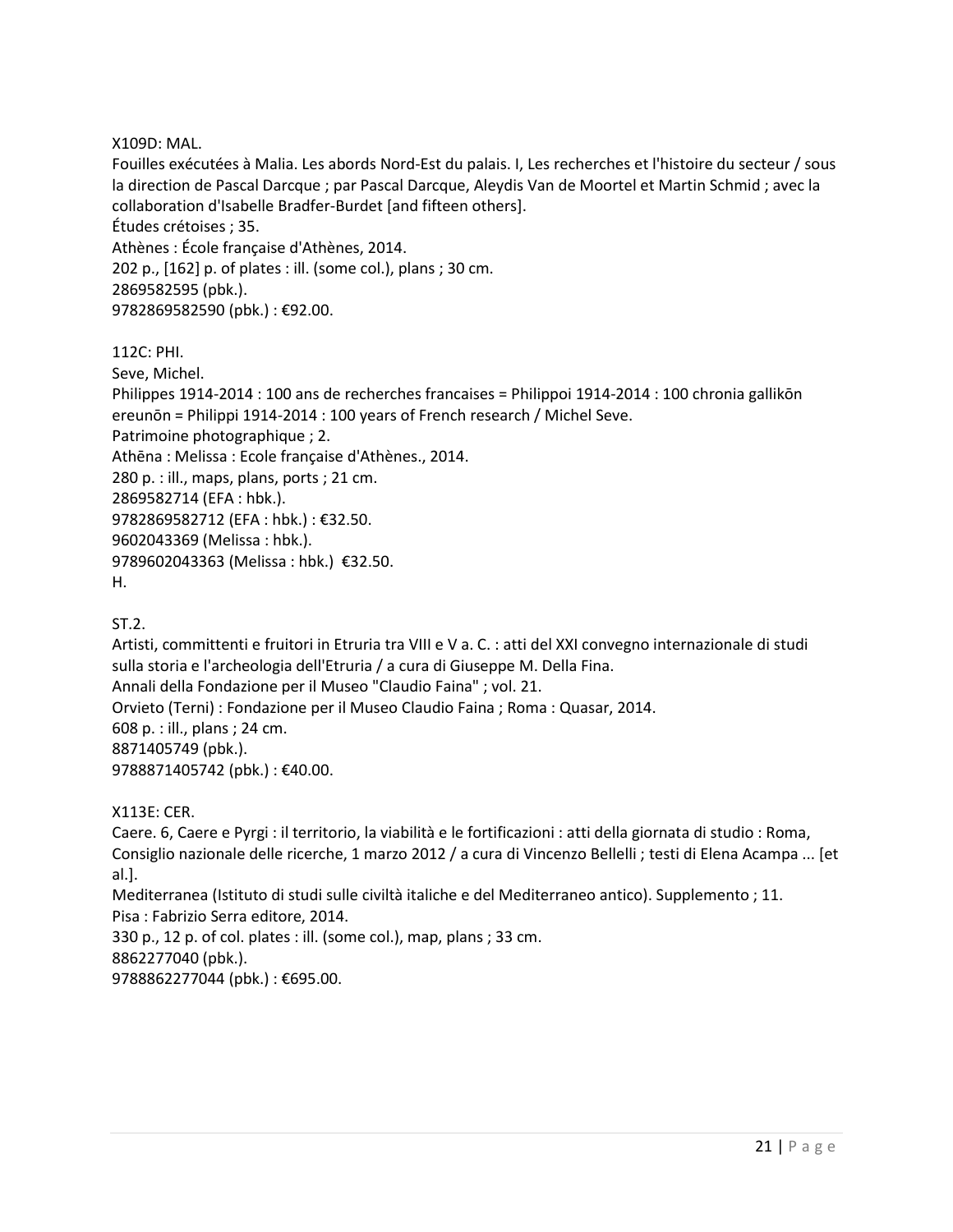113E: FIR. Menchelli, S. (Simonetta). Paesaggi piceni e romani nelle Marche meridionali : l'ager Firmanus dall'età tardo-repubblicana alla conquista longobarda / Simonetta Menchelli. Instrumenta ; 3. Pisa : Pisa University Press, 2012. 198 p. : ill. (some col.), maps (some col.) ; 30 cm. 8867410334 (pbk.). 9788867410330 (pbk.) : €24.00.

113E: NAP. Amodio, Maria. Le sepolture a Neapolis dall'età imperiale al tardo-antico : scelte insediative, tipologie sepolcrali e usi funerari tra III e VI secolo / Maria Amodio. Napoli : Giannini editore, 2014. 257 p. : ill. (some col.), maps, plans ; 24 cm. 8874317298 (pbk.). 9788874317295 (pbk.) : €14.00.

113E: NAP.

Remembering Parthenope : the reception of classical Naples from antiquity to the present / edited by Jessica Hughes, Claudio Buongiovanni. Classical presences. Oxford : Oxford University Press, 2015. xvii, 370 p. : ill., plans ; 22 cm. 0199673934 (hbk.). 9780199673933 (hbk.) : £80.00. H. or R.

113F: REG. Gli Etruschi e gli altri : Reggio Emilia terra di incontri / a cura di Roberto Macellari. .Milano : Skira, 2014. 191 p. : ill. (chiefly col.), maps, plans ; 31 cm. 885722371X (hbk.). 9788857223711 (hbk.) : €45.00.

113F: SAN. Un villaggio nella pianura : ricerche archeologiche in un insediamento medieval del territorio di Sant'Agata Bolognese / a cura di Sauro Gelichi, Mauro Librenti, Marco Marchesini ; testi di Carla Alberta Accorsi ... [et al.]. Quaderni di archeologia dell'Emilia Romagna ; 33. Borgo S. Lorenzo (FI) [i.e. Florence, Italy] : All'insegna del giglio, 2014. 455 p. : ill., maps, plans ; 30 cm. 8878144096 (pbk.). 9788878144095 (pbk.) : €48.00.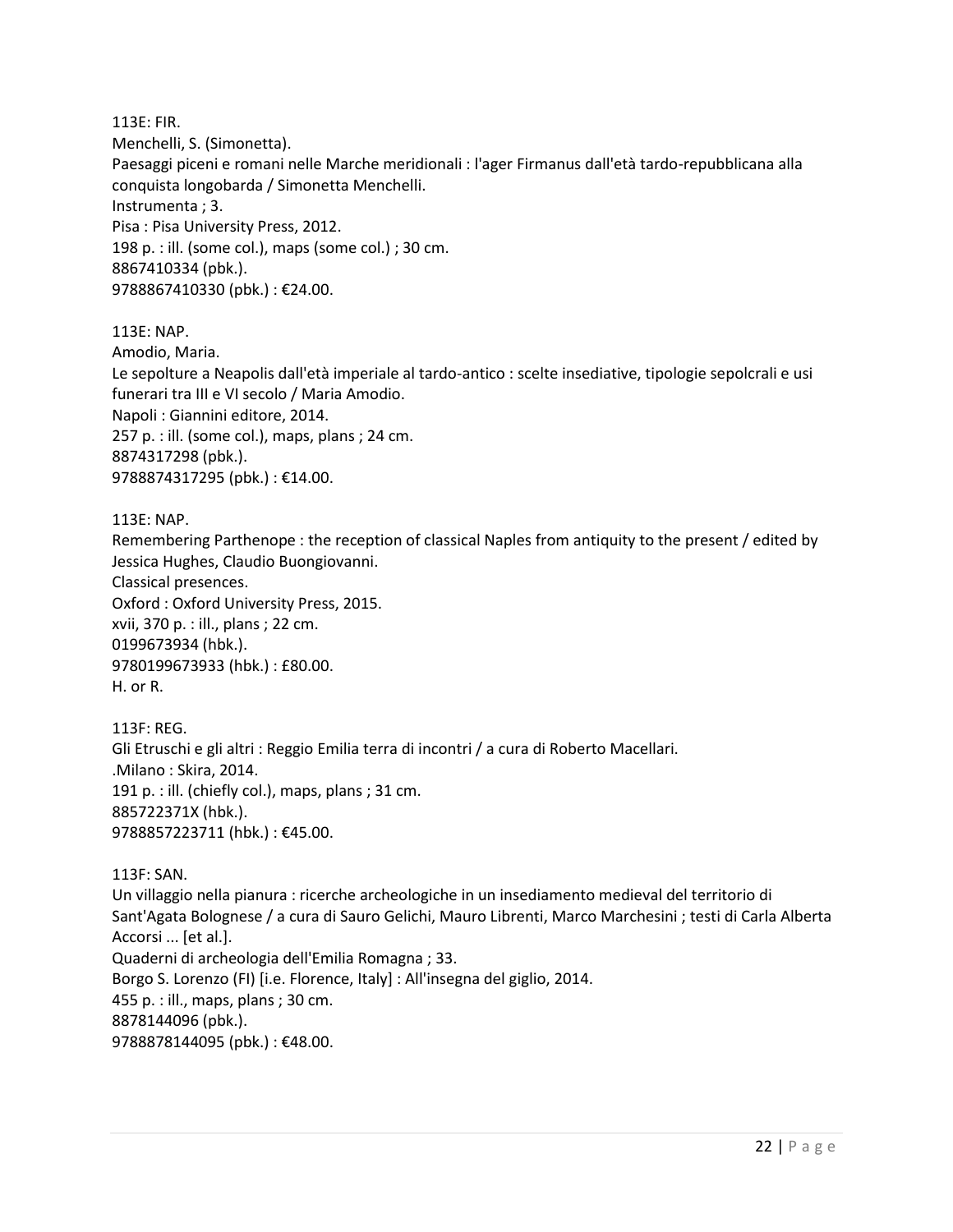113F: SAR. Conticello de' Spagnolis, Marisa. La Dea delle sorgenti di Foce Sarno : Mefitis e il Lucus Iunonis = The goddess of the Foce Sarno springs : Mefitis and the Lucus Iunoni / Marisa de' Spagnolis. Roma : Edizioni Phoenix, 2014. 95 p. : ill. (some col.), plans ; 24 cm. (pbk.) : €20.00.

113K: JAC. Jacobs, Paul W., II, 1951- Campus Martius : the Field of Mars in the life of ancient Rome / Paul W. Jacobs II ; Diane Atnally Conlin. New York, NY : Cambridge University Press, 2014. xxiv, 243 p. : ill., plans ; 26 cm. 1107023203 (hbk.). 9781107023208 (hbk.) : £65.00 / \$99.00. 1107664926 (pbk.). 9781107664920 (pbk.) : £23.99 / \$36.99. R.

113M: MAD. Madeleine, Sophie. Le théâtre de Pompée à Rome : restitution de l'architecture et des systèmes mécaniques / Sophie Madeleine. Quaestiones. Caen : Presses universitaires de Caen, 2014. 350 p. : col. ill., col. maps, plans ; 24 cm + 1 DVD (4 3/4 in.). 2841335089 (pbk.). 9782841335084 (pbk.) : €30.00. R.

113P: ALF. Dinamiche culturali ed etniche nella Sicilia orientale : (PRIN 2009) / Teresa Alfieri Tonini, Stefano Struffolino (a cura di). 1a ed. Aristonothos. Quaderni ; n. 4 (2014). Trento : Tangram edizioni scientifiche, 2014. 260 p. : ill. (some col.), plans ; 30 cm. 8864581065 (pbk.). 9788864581064 (pbk.) : €32.00. H.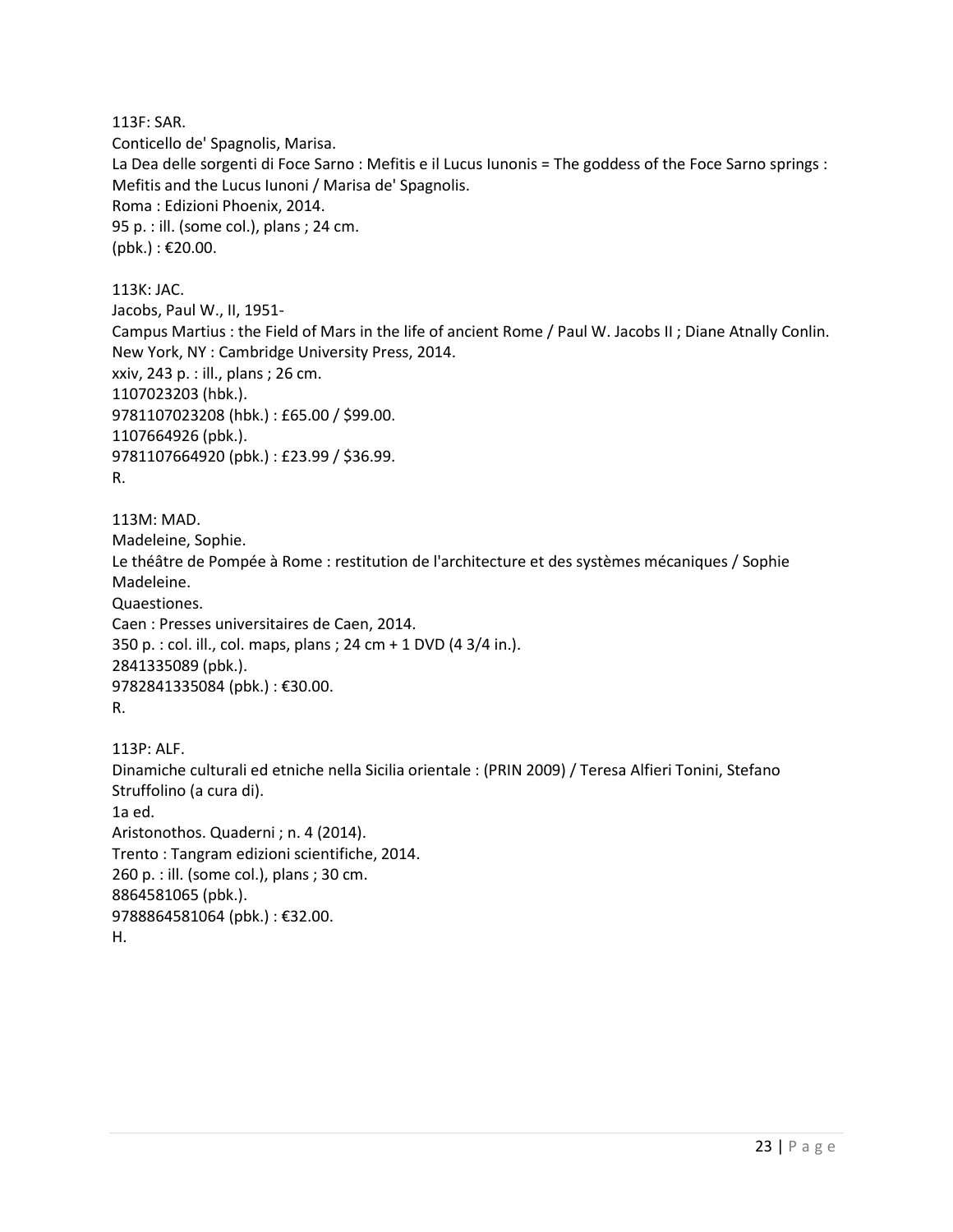113P: BER.

Convivenze etniche, scontri e contatti di culture in Sicilia e Magna Grecia / [la curatela di questo volume è di Francesca Berlinzani]. Aristonothos. Scritti per il Mediterraneo antico ; v. 7. Trento : Tangram, 2012. 473 p. : ill. ; 21 cm. 8864580557 (pbk.). 9788864580555 (pbk.) : €30.00. H.

X113Q: CAM.

Camarina : ricerche in corso : atti della Giornata di studio : Roma, 12 marzo 2013 / a cura di Margherita Bonanno Aravantinos, Marcella Pisani. Themata ; 16. Tivoli (Roma) : Tored, 2013. xvi, 294 p. : ill. (some col.), maps, plans ; 25 cm.

8888617604 (hbk.). 9788888617602 (hbk.) : €120.00.

X114G: DIE.

Gallien in Spätantike und Frühmittelalter : Kulturgeschichte einer Region / herausgegeben von Steffen Diefenbach und Gernot Michael Müller.

Millennium-Studien zu Kultur und Geschichte des ersten Jahrtausends n. Chr. = Millennium studies in the culture and history of the first millennium C.E. ; Bd. 43.

Berlin : De Gruyter, 2013.

x, 492 p. : ill., maps, plans ; 24 cm. 3110260050 (hbk.). 9783110260052 (hbk.) : €109.95. 3110260778 (e-book). 9783110260779 (e-book).

114H: AIX. Aix en archéologie : 25 ans de découvertes / sous la direction de Núria Nin. [Gand] : Snoeck, 2014. 532 p. : ill. (mostly col.), maps, plans ; 29 cm. 9461611706 (hbk.). 9789461611703 (hbk.) : €35.00. 9461611560 (hbk.). 9789461611567 (hbk.) : €35.00.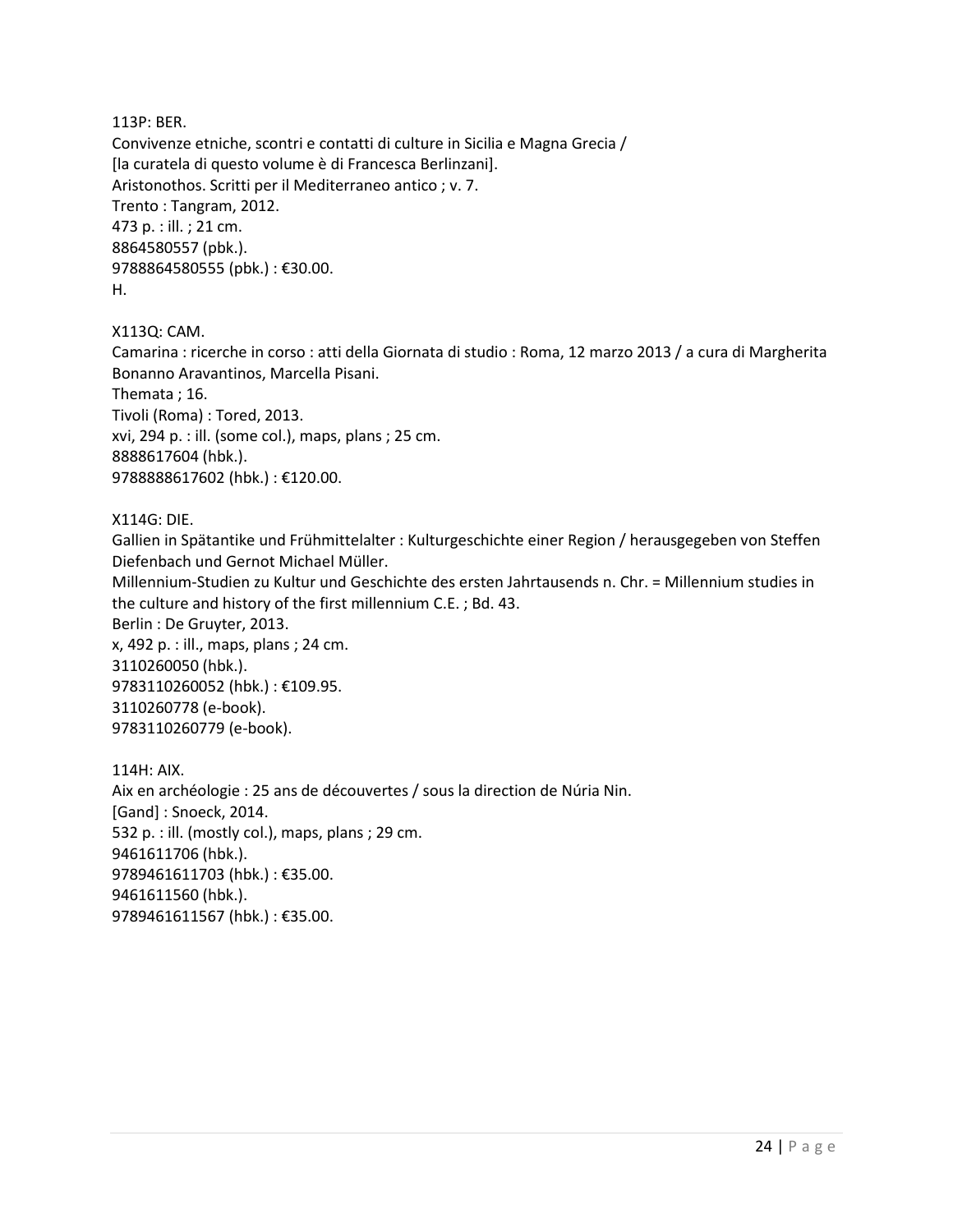115F: KOV. Kovács, Péter, 1969- A history of Pannonia during the Principate / von Peter Kovacs. Antiquitas. Reihe 1, Abhandlungen zur alten Geschichte ; Bd. 65. Bonn : Habelt, 2014. x, 380 p., [8] p. of plates : ill., maps ; 23 cm. 3774939187 (hbk.). 9783774939189 (hbk.) : €79.00. B. or R.

116D: LON. Paul, Samantha. Evolution of a community : the colonisation of a clay inland landscape : Neolithic to post-Medieval remains excavated between 1995 and 2011 at Longstanton in Cambridgeshire / Samantha Paul and John Hunt. Archaeopress archaeology. Oxford : Archaeopress, 2015. xii, 245 p. : ill. (some col.), map, plans ; 30 cm. 1784910864 (pbk.). 9781784910860 (pbk.) : £45.00. B.

116D: LON WAT. Watson, Sadie. Urban development in the north-west of Londinium : excavations at 120-122 Cheapside to 14-18 Gresham Street, City of London, 2005-7 / Sadie Watson. MOLA archaeology studies series ; 32. [London] : Museum of London Archaeology, 2015. xiv, 121 p. : ill. (some col.), plans ; 30 cm. 190758627X (pbk.). 9781907586279 (pbk.) : £15.00. B.

#### <span id="page-24-0"></span>**117-119: ANCIENT HISTORY**

118H: STE. Stein-Hölkeskamp, Elke. Das archaische Griechenland : die Stadt und das Meer / Elke Stein-Hölkeskamp. Originalausg. Beck'sche Reihe ; 6151. C.H. Beck Geschichte der Antike. C.H. Beck paperback. München : Beck, 2015. 302 p. : ill., maps, plans ; 21 cm. 3406673783 (pbk.). 9783406673788 (pbk.): €16.95. H.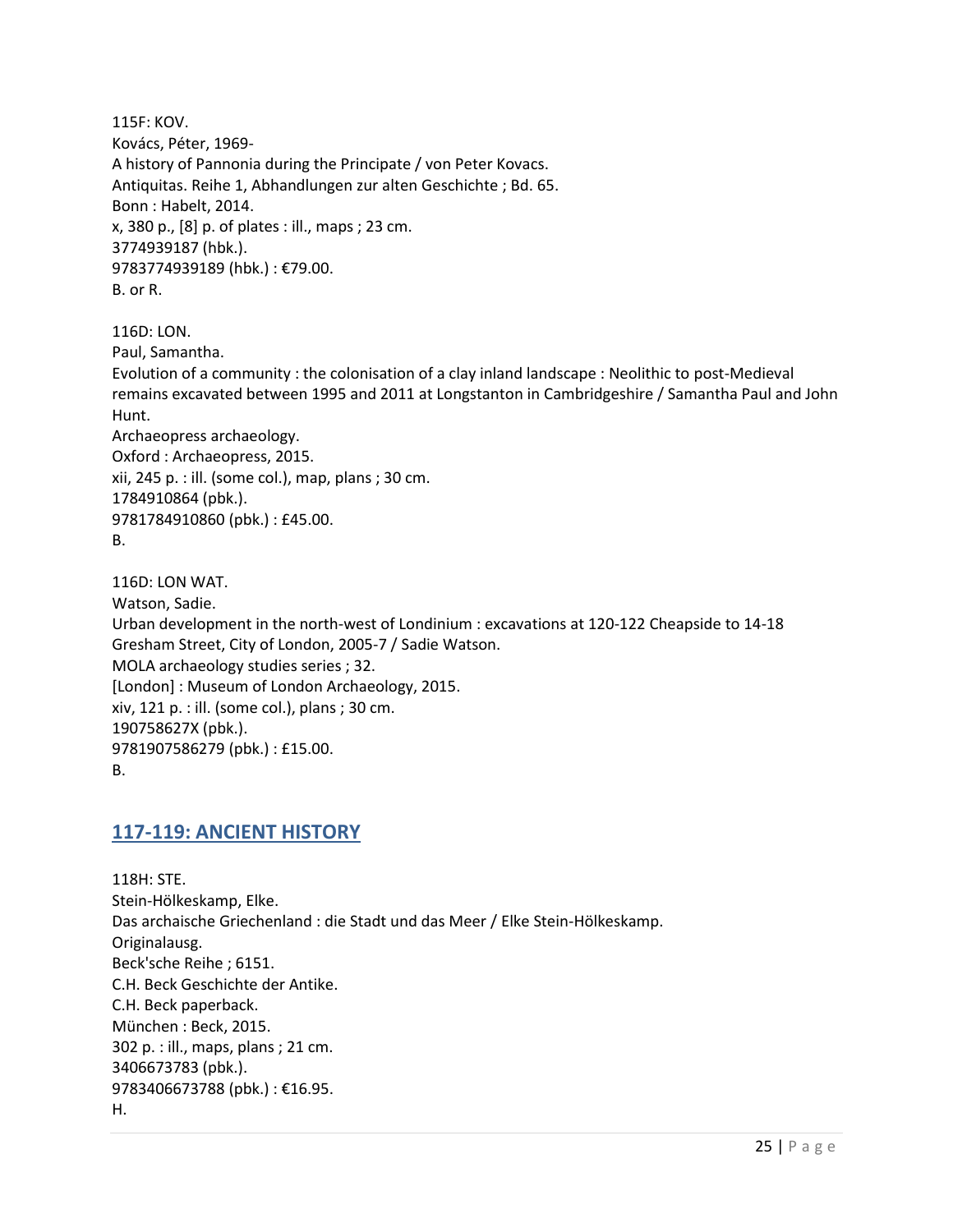X118K: BOS. Alexander in Africa / edited by Philip Bosman. Acta classica. Supplementum ; 5. Pretoria : Classical Association of South Africa, 2014. xiii, 184 p. ; 23 cm. (pbk.) : \$15.00.

118K: LYO. Lyon, Justin D. Alexander the Great and Hernán Cortés : ambiguous legacies of leadership / Justin D. Lyons. Lanham ; London : Lexington Books, 2015. xxv, 255 p. : 2 maps ; 24 cm. 1498505279 (hbk.). 9781498505277 (hbk.) : £57.95 / \$90.00. 9781498505284 (electronic). H.

119A: BUR. Burgess, R. W. (Richard W.). Roman imperial chronology and early-fourth-century historiography : the regnal durations of the socalled Chronica urbis Romae of the Chronograph of 354 / Richard W. Burgess. Alte Geschichte. Historia : Einzelschriften ; Bd. 234. Stuttgart : Franz Steiner Verlag, 2014. 208 p. ; 25 cm. 3515107258 (hbk.). 9783515107259 (hbk.) : €52.00. 9783515107327 (ebook).

```
R.
```
119D: BLO. Blösel, Wolfgang. Die römische Republik : Forum und Expansion / Wolfgang Blösel. Originalausg. Beck'sche Reihe ; 6154. C.H. Beck Geschichte der Antike. C.H. Beck paperback. München : Beck, 2015. 304 p. : ill., maps ; 21 cm. 3406674135 (pbk.). 9783406674136 (pbk.) : €16.95. R.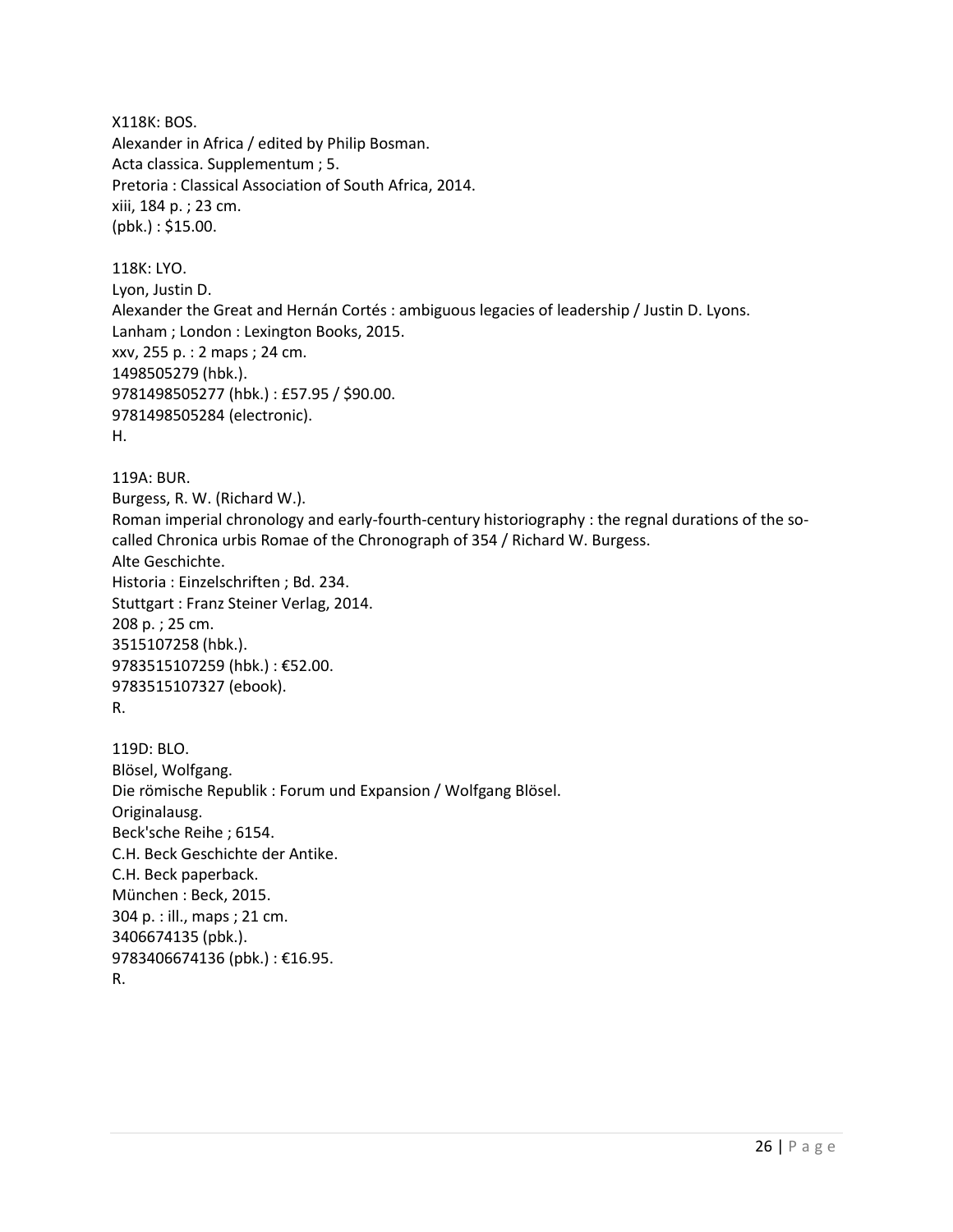119D: LEV. Levick, Barbara, 1931- Catiline / Barbara Levick. Ancients in action. London : Bloomsbury Academic, an imprint of Bloomsbury Publishing Plc, 2015. xiv, 134 p. ; 22 cm. 1472534891 (pbk.). 9781472534897 (pbk.) : £14.99. R.

119D: MAT. Matyszak, Philip. Sertorius and the struggle for Spain / Philip Matyszak. Barnsley, South Yorkshire : Pen & Sword Military, 2013. xviii, 182 p, [8] p. of plates. : ill., maps ; 24 cm. 1848847874 (hbk.). 9781848847873 (hbk.) : £19.99 / \$39.95. R.

119D: POW. Powell, Lindsay. Marcus Agrippa : right-hand man of Caesar Augustus / by Lindsay Powell ; foreword by Steven Saylor. Barnsley : Pen & Sword Military, 2015. xxxi, 344 p., [16] p. of col. plates : ill., maps, plans ; 24 cm. 1848846177 (hbk.). 9781848846173 (hbk.) : £25.00 / \$39.95. R.

ST.17. Augusto y el imperio romano / [presentación Manuel Salinas de Frías]. Studia historica: historia antigua ; vol. 32. Salamanca : Ediciones Universidad de Salamanca, 2014. 333 p. ; 24 cm. (pbk.).

119F.1: RAN. Ranieri Panetta, Marisa. Le donne di Augusto / Marisa Ranieri Panetta ; con poesie di José Minervini. Milano : Electa, 2014. 61 p. : chiefly ill. (chiefly col. ), ports ; 25 cm. 8891803731 (pbk.). 9788891803733 (pbk.) : €9.00. 889180374X (pbk.). 9788891803740 (pbk.) : €9.00.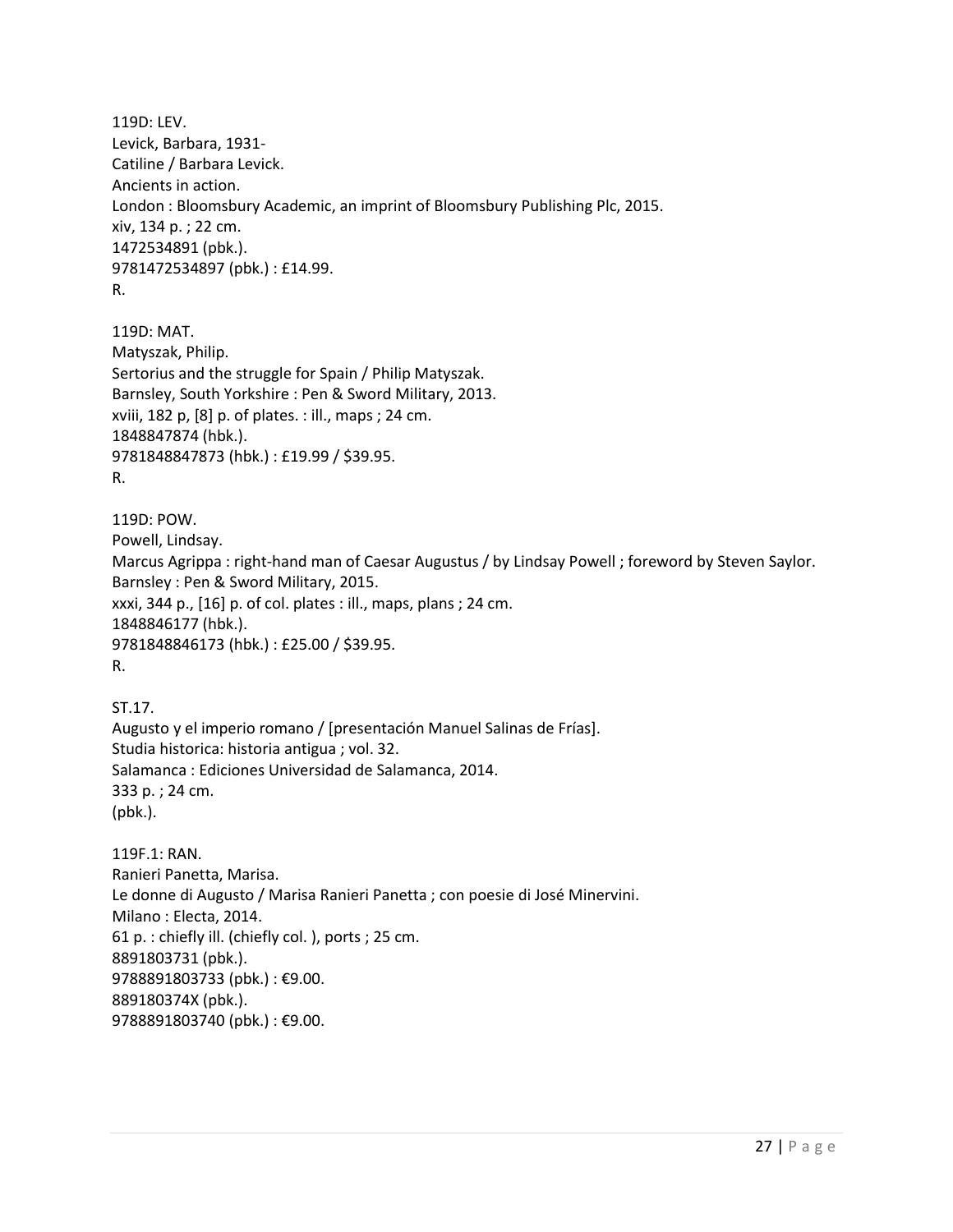119H.3: OPP. Hadrian : art, politics and economy / edited by Thorsten Opper. Research publication (British Museum) ; no. 175. London : British Museum, 2013. iv, 165 p. : ill. (some col.), geneal. table, maps, plans ; 30 cm. 0861591755 (pbk.). 9780861591756 (pbk.) : £45.00. R.

119M: MOD. Modéran, Yves. Les Vandales et l'Empire romain / Yves Modéran ; édité par Michel-Yves Perrin. Arles : Errance, 2014. 302 p. : ill., maps ; 25 cm. 2877724352 (pbk.). 9782877724357 (pbk.) : €35.00. R.

#### <span id="page-27-0"></span>**120: CHRISTIANITY, JUDAISM ETC.**

120E: BRO. Brown, Peter, 1935- The ransom of the soul : afterlife and wealth in early western Christianity / Peter Brown. Cambridge, Massachusetts ; London : Harvard University Press, 2015. xix, 262 p. : maps ; 22 cm. 0674967585 (hbk.). 9780674967588 (hbk.) : £18.95 / \$24.95. R.

#### <span id="page-27-1"></span>**121: POLITICS AND LAW**

121A: ASS. Ascough, Richard S. Associations in the Greco-Roman world : a sourcebook / Richard S. Ascough, Philip A. Harland, John S. Kloppenborg. Waco, Tex. : Baylor University Press ; Berlin : de Gruyter,, 2012. xxxviii, 394 p. : ill., map ; 23 cm. 1602583749 (Baylor : pbk.). 9781602583740 (Baylor : pbk.) : \$39.95. 3110269724 (de Gruyter : pbk.). 9783110269727 (de Gruyter : pbk.) : €29.95.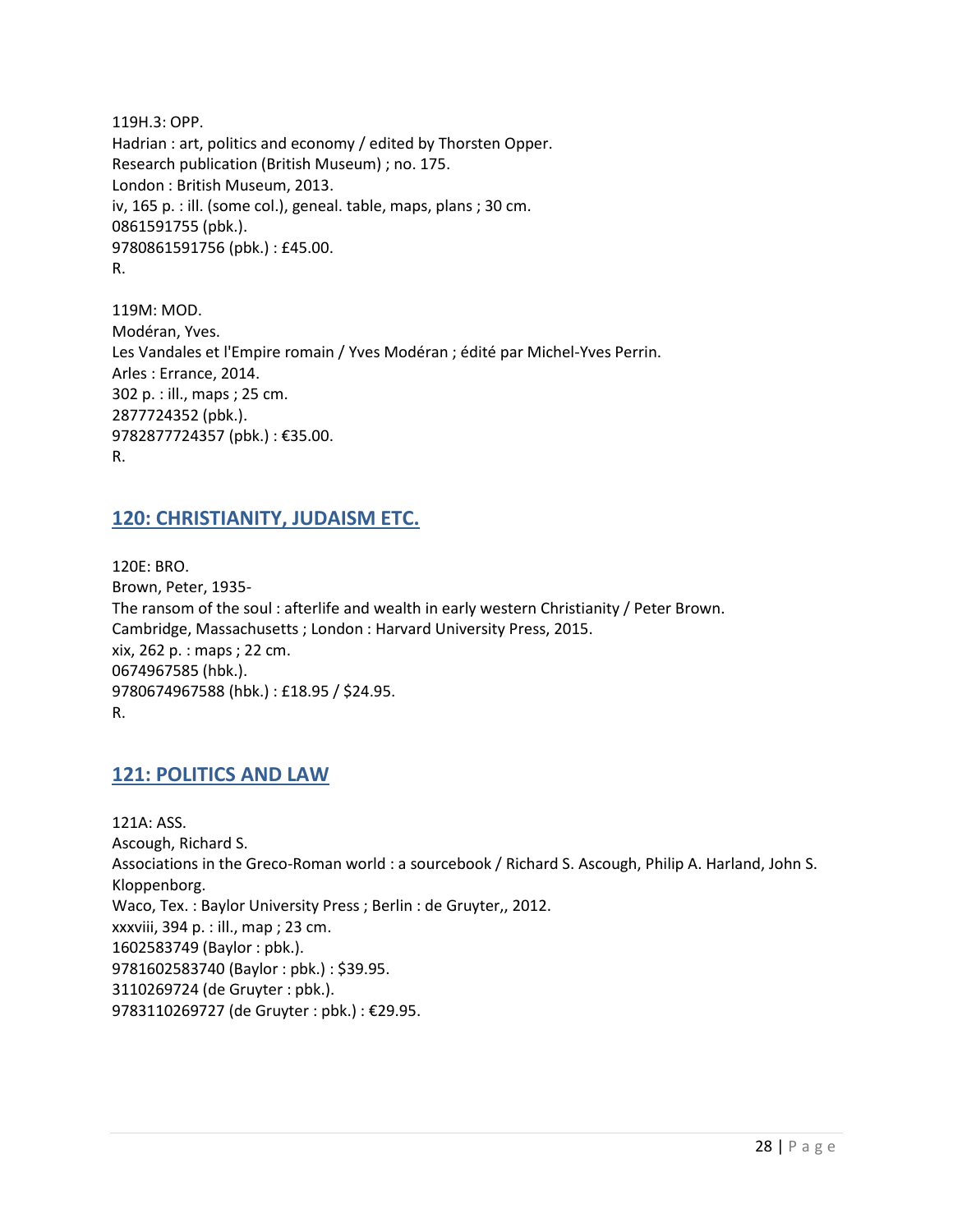121B: ISM. Ismard, Paulin. La démocratie contre les experts : les esclaves publics en Grèce ancienne / Paulin Ismard. L'univers historique. Paris : Seuil, 2015. 269, [1] p. ; 21 cm. 2021123626 (pbk.). 9782021123623 (pbk.) : €20.00. H.

121F: HAI. Haimson Lushkov, Ayelet. Magistracy and the historiography of the Roman republic : politics in prose / Ayelet Haimson Lushkov. Cambridge : Cambridge University Press, 2015. xi, 201 p. ; 24 cm. 1107040906 (hbk.). 9781107040908 (hbk.) : £65.00 / \$99.00. R.

121F: KOL. Infrastruktur und Herrschaftsorganisation im Imperium Romanum : Herrschaftsstrukturen und Herrschaftspraxis III : Akten der Tagung in Zürich 19.-20.10.2012 / herausgegeben von Anna Kolb. Berlin : De Gruyter 2014. 279 p. : ill. (some col.), map ; 25 cm. 305006031X (hbk.). 9783050060316 (hbk.) : €49.80.

121G: WIN. Meditationes de iure et historia : essays in honour of Laurens Winkel / editors, Rena van den Bergh, Gardiol van Niekerk, Pascal Pichonnaz, Philip Thomas, Duard Kleyn, Francesco Lucrezi, Jan Mutton ; assistant editor, Liezl Wildenboer. Fundamina : a journal of legal history. Editio specialis. [Pretoria] : Unisa Press, University of South Africa, 2014. 2 v. (xli, 1050 p.) : col. facs., port. ; 24 cm. (pbk.).

121H: COZ. Cozzo, Andrea, 1958- "Nel mezzo" : microfisica della mediazione nel mondo greco antico / Andrea Cozzo ; con un saggio di Giovanni Scotto. Scienze per la pace ; 38. Pisa : Pisa University Press, 2014. 494 p. ; 21 cm. 8867414666 (pbk.). 9788867414666 (pbk.) : €18.00. H.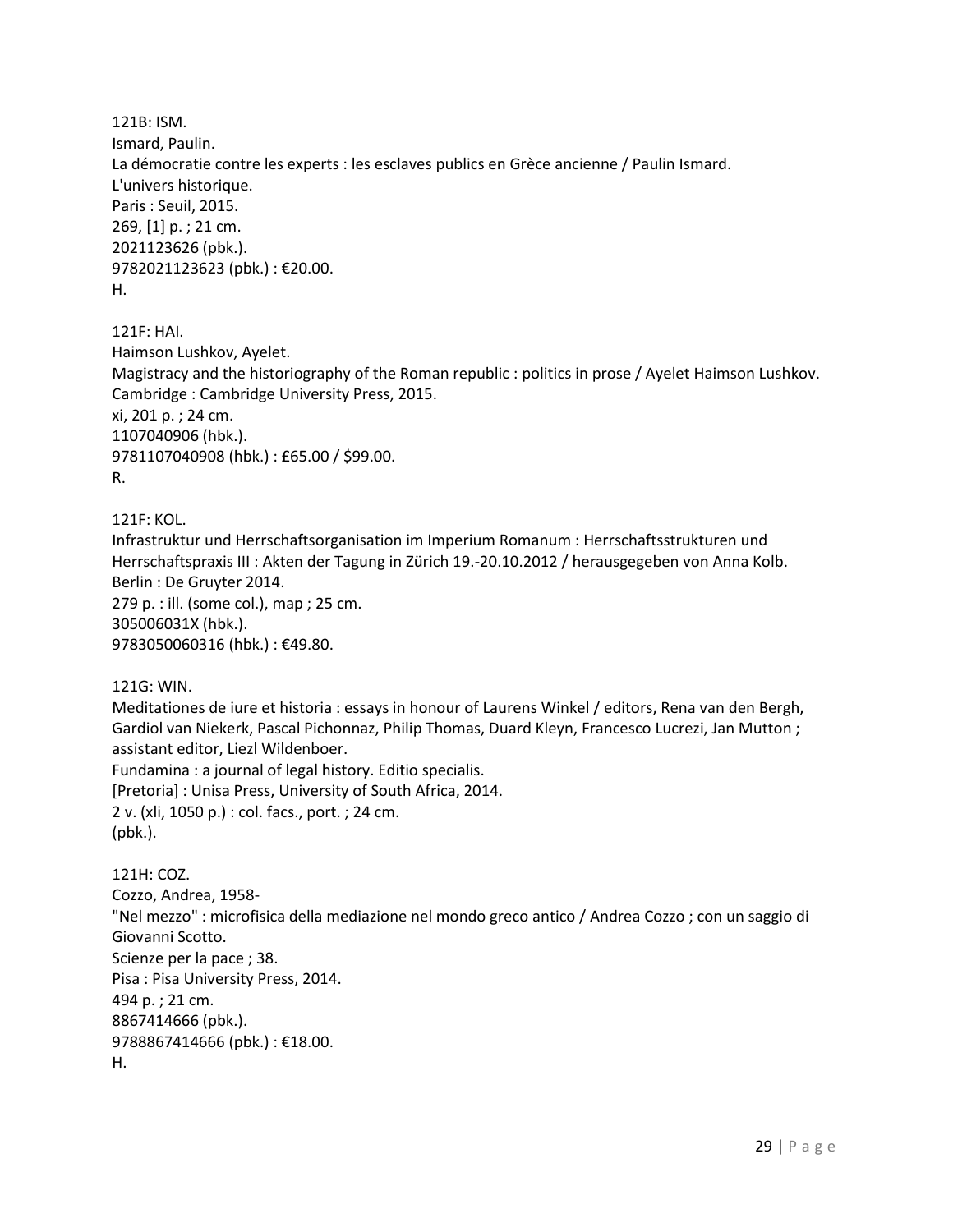121J: CAS.

Modelli di un multiculturalismo giuridico : il bilinguismo nel mondo antico : diritto, prassi, insegnamento / a cura di Cosimo Cascione, Carla Masi Doria, Giovanna D. Merola.

Pubblicazioni del Dipartimento di diritto romano, storia e teoria del diritto F. De Martino dell'Università degli studi di Napoli Federico II ; 38.

Napoli : Satura, 2013.

2 v. (xxvi, vii, 946 p.) ; 24 cm. 8876071326 (set : pbk.). 9788876071324 (set : pbk.) : €155.00.

#### <span id="page-29-0"></span>**122-123: RELIGION AND PHILOSOPHY**

122C: PAT. Patera, Maria. Figures grecques de l'épouvante de l'antiquité au présent : peurs enfantines et adultes / par Maria Patera. Mnemosyne supplements : monographs on Greek and Latin language and literature ; v. 376. Leiden ; Boston : Brill, 2015. xxxi, 405 p. : 14 ill. ; 25 cm. 9004278370 (hbk.). 9789004278370 (hbk.) : €150.00 / \$194.00. 9789004283626 e-book. H.

122D.6: ISL. Isler-Kerényi, Cornelia. Dionysos in classical Athens : an understanding through images / by Cornelia Isler-Kerényi ; translated by Anna Beerens. Religions in the Graeco-Roman world ; v. 181. Leiden ; Boston : Brill, 2015. xx, 290 p. : ill. ; 25 cm. 9004270116 (hbk.). 9789004270114 (hbk.) : €104.00 / \$135.00. 9789004270121 e-book. H.

122E: NEE. Neel, Jaclyn. Legendary rivals : collegiality and ambition in the tales of early Rome / by Jaclyn Neel. Mnemosyne supplements : monographs on Greek and Latin language and literature ; v. 372. Leiden : Brill, 2015. x, 274 p. : 3 col. ill. ; 24 cm. 9004272690 (hbk.). 9789004272699 (hbk.) : €114.00. 9789004281851 (e-book). R.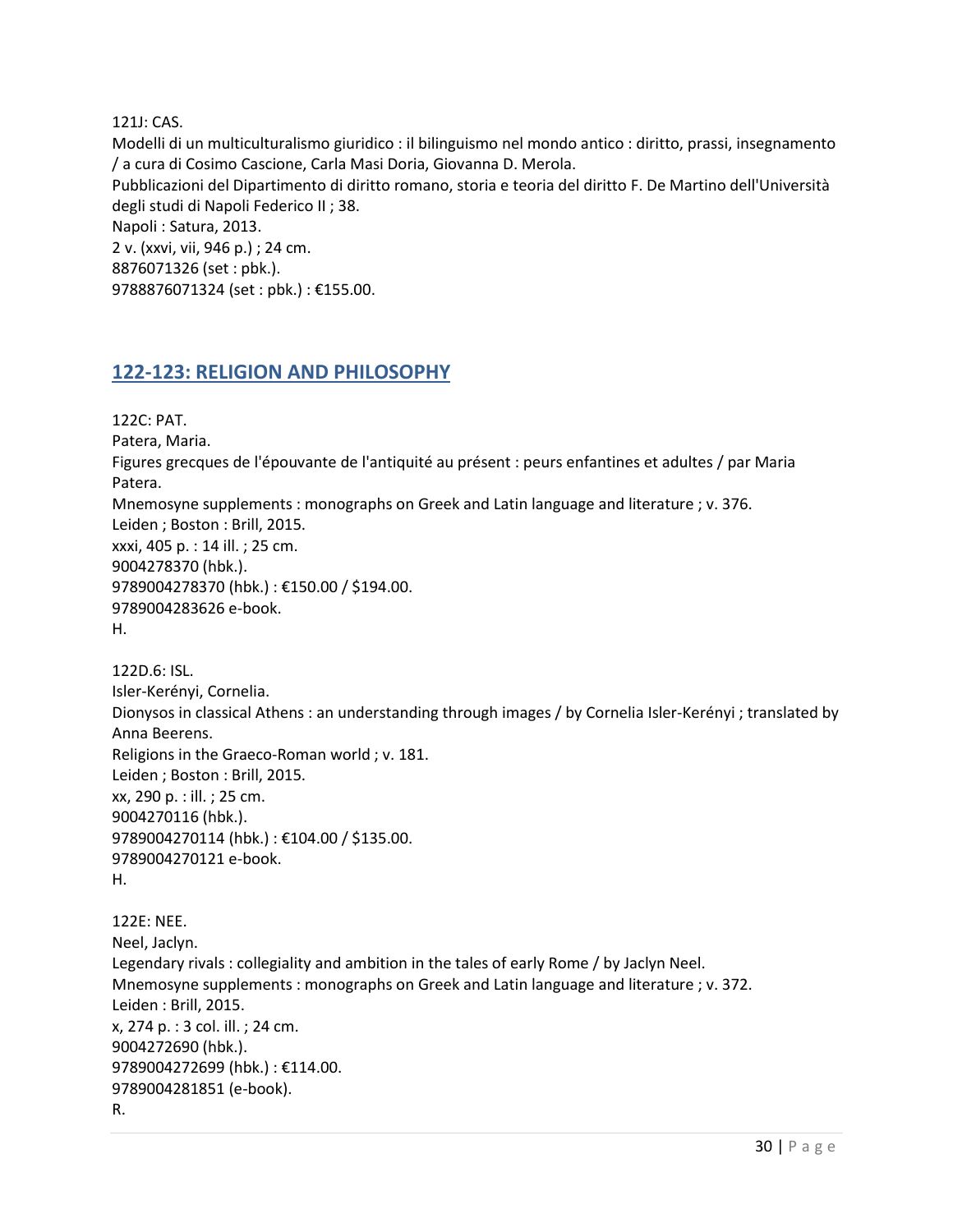122i: BRI.

Power, politics, and the cults of Isis : proceedings of the Vth International Conference of Isis studies, Boulogne-sur-Mer, October 13-15, 2011 / edited by Laurent Bricault and Miguel John Versluys. Religions in the Graeco-Roman world ; v. 180. Leiden : Brill, 2014. xvii, 364 p. : ill., plans, port. ; 25 cm. 9004277188 (hbk.). 9789004277182 (hbk.) : €139.00 / \$180.00. 9789004278271 (e-book). H. or R.

122J: FAS. Fasciano, Domenico, 1933-2007. Dio presso i Romani / Domenico Fasciano. Collana Religio Romana ; 8. Forlì : Victrix, [2014]. 148 p. : ill. ; 21 cm. 8888646736 (pbk.). 9788888646732 (pbk.) : €16.00.

123E: O'BR. O'Brien, Carl Sean. The demiurge in ancient thought : secondary gods and divine mediators / Carl Séan O'Brien. Cambridge : Cambridge University Press, 2015. xvi, 333 p. ; 24 cm. 110707536X (hbk.). 9781107075368 (hbk.) : £65.00 / \$99.00. 1107428092 (pbk.). 9781107428096 (pbk.). H.

123J: HAD. Hadot, Ilsetraut. Athenian and Alexandrian Neoplatonism and the harmonization of Aristotle and Plato / by Ilsetraut Hadot ; translated by Michael Chase. Studies in Platonism, Neoplatonism, and the Platonic tradition ; v. 18. Leiden : Brill, 2015. x, 188 p. ; 25 cm. 9004280073 (hbk.). 9004281592 (e-book). 9789004280076 (hbk.) : €103.00 / \$133.00. 9789004281592 (e-book). H.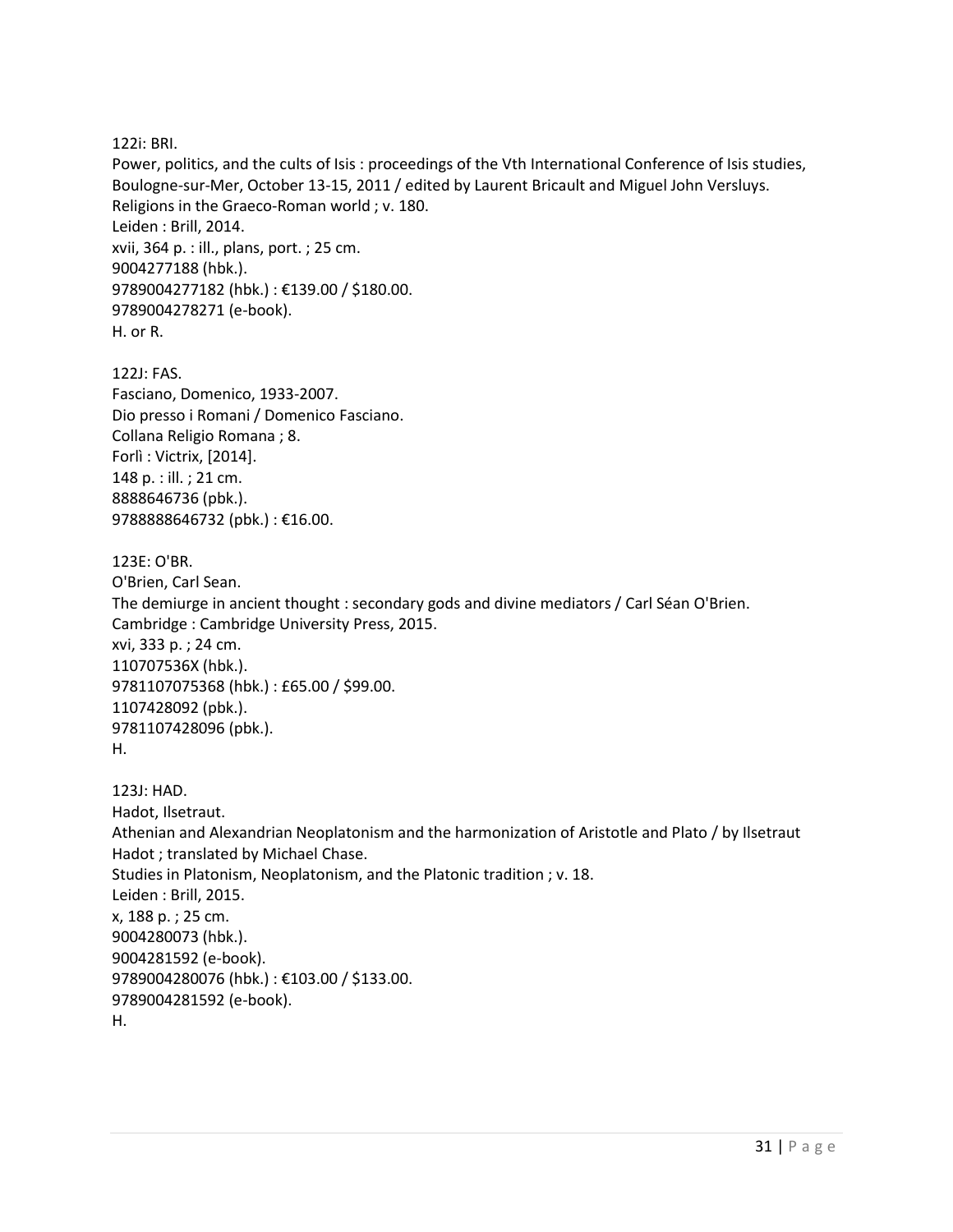#### <span id="page-31-0"></span>127: SCIENCE AND TECHNOLOGY

X127A: ASP.

Writing science : medical and mathematical authorship in ancient Greece / edited by Markus Asper in collaboration with Anna-Maria Kanthak. Science, technology, and medicine in ancient cultures ; v. 1. Berlin ; Boston : De Gruyter, 2013. viii, 502 p. : ill. ; 25 cm. 3110295059 (hbk.). 9783110295054 (hbk.) : €119.95. 9783110295122 (ebook).

127B: ACE. Acerbi, Fabio. Il silenzio delle sirene : la matematica greca antica / Fabio Acerbi. 1a ed. Saggi ; 59. Roma : Carocci, 2010. 445 p., 11 p. of plates : ill. ; 22 cm. 8843055798 (pbk.). 9788843055791 (pbk.): €40.00. H.

X127C: WIN. Winter, Eva. Zeitzeichen : zur Entwicklung und Verwendung antiker Zeitmesser / Eva Winter. Urban spaces ; Bd. 2. Berlin ; Boston : De Gruyter, 2013. 2 v. (viii, 678 p.) : ill., maps, plans ; 29 cm. 3110285525 (set : hbk.). 9783110285529 (set : hbk.). 9783110289312 (e-book).

127D: BLI. Bliquez, Lawrence J. The tools of Asclepius : surgical instruments in Greek and Roman times / by Lawrence J. Bliquez. Studies in ancient medicine ; v. 43. Leiden ; Boston : Brill, 2015. xxxv, 439 p. : ill. ; 24cm. 9004279075 (hbk.). 9789004279070 (hbk.) : €150.00 / \$194.00. 9789004283596 (e-book). H. or R.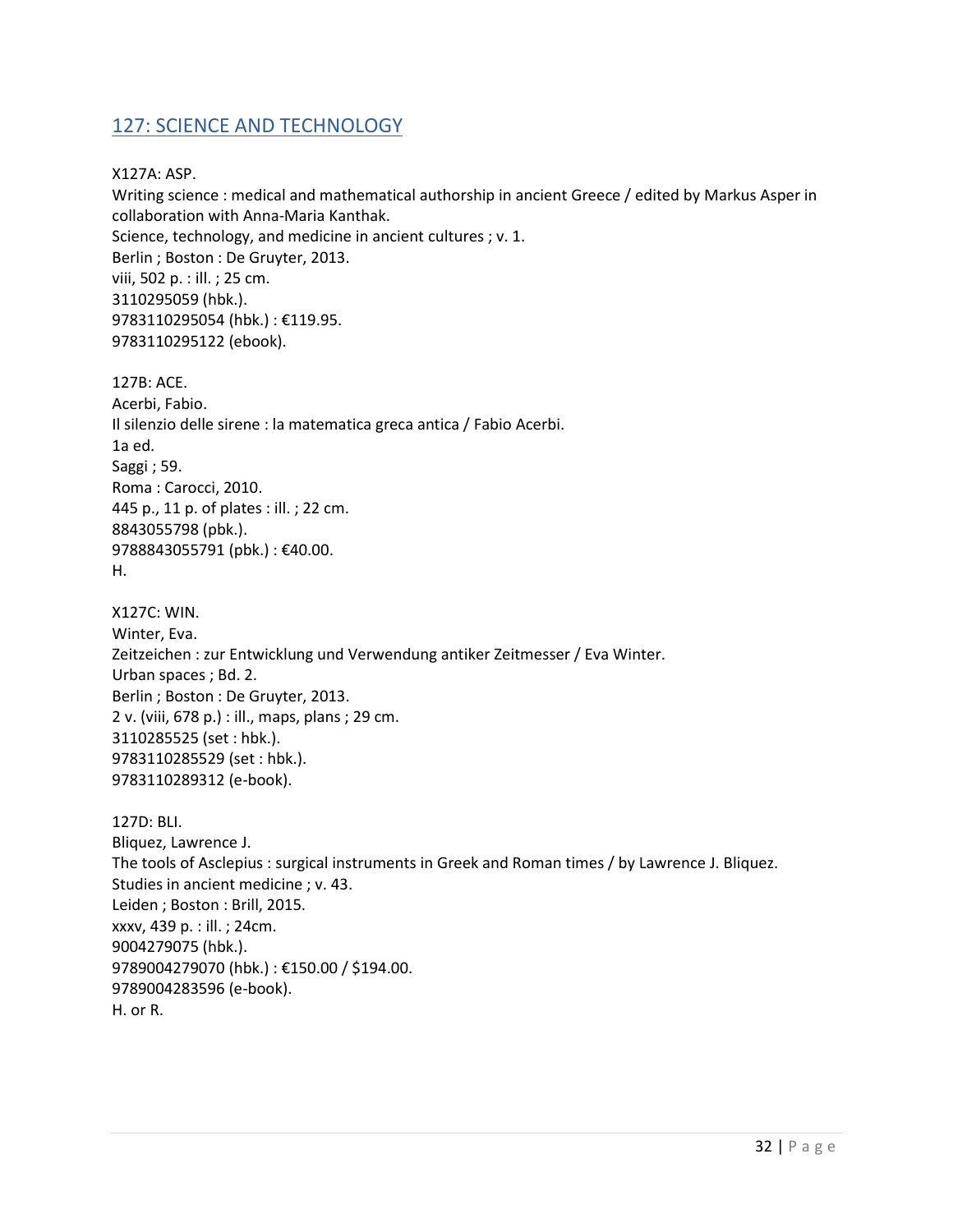127F.1C: KOL. Koloski-Ostrow, Ann Olga. The archaeology of sanitation in Roman Italy : toilets, sewers, and water systems / Ann Olga Koloski-Ostrow. Studies in the history of Greece and Rome. Chapel Hill : The University of North Carolina Press, 2015. xxiv, 286 p. : ill., plans ; 25 cm. 1469621282 (hbk.). 9781469621289 (hbk.) : \$69.95. 9781469621296 (ebk.). R.

127F.2B: ING. Inglese, Carlo, 1967- I tracciati di cantiere di epoca romana : progetti, esecuzioni e montaggi / Carlo Inglese, Antonio Pizzo. Roma : Gangemi Editore, [2014]. 223 p. : ill. ; 24 cm. 8849228481 (pbk.). 9788849228489 (pbk.) : €26.00.

127F.2D: ACT. Acton, Peter Hampden. Poiesis : manufacturing in classical Athens / Peter Acton. Oxford : Oxford University Press, 2014. xviii, 384 p. ; 25 cm. 0199335931 (hbk.). 9780199335930 (hbk.) : £47.99. 019933594x. 9780199335947.

X127G: GEU. Vermessung der Oikumene / herausgegeben von Klaus Geus, Michael Rathmann. Topoi : Berlin studies of the ancient world ; Bd. 14. Berlin ; Boston : De Gruyter, 2013. vi, 409 p. : ill., maps ; 29 cm. 3110290928 (hbk.). 9783110290929 (hbk.) : €129.95. 9783110291070 (e-book).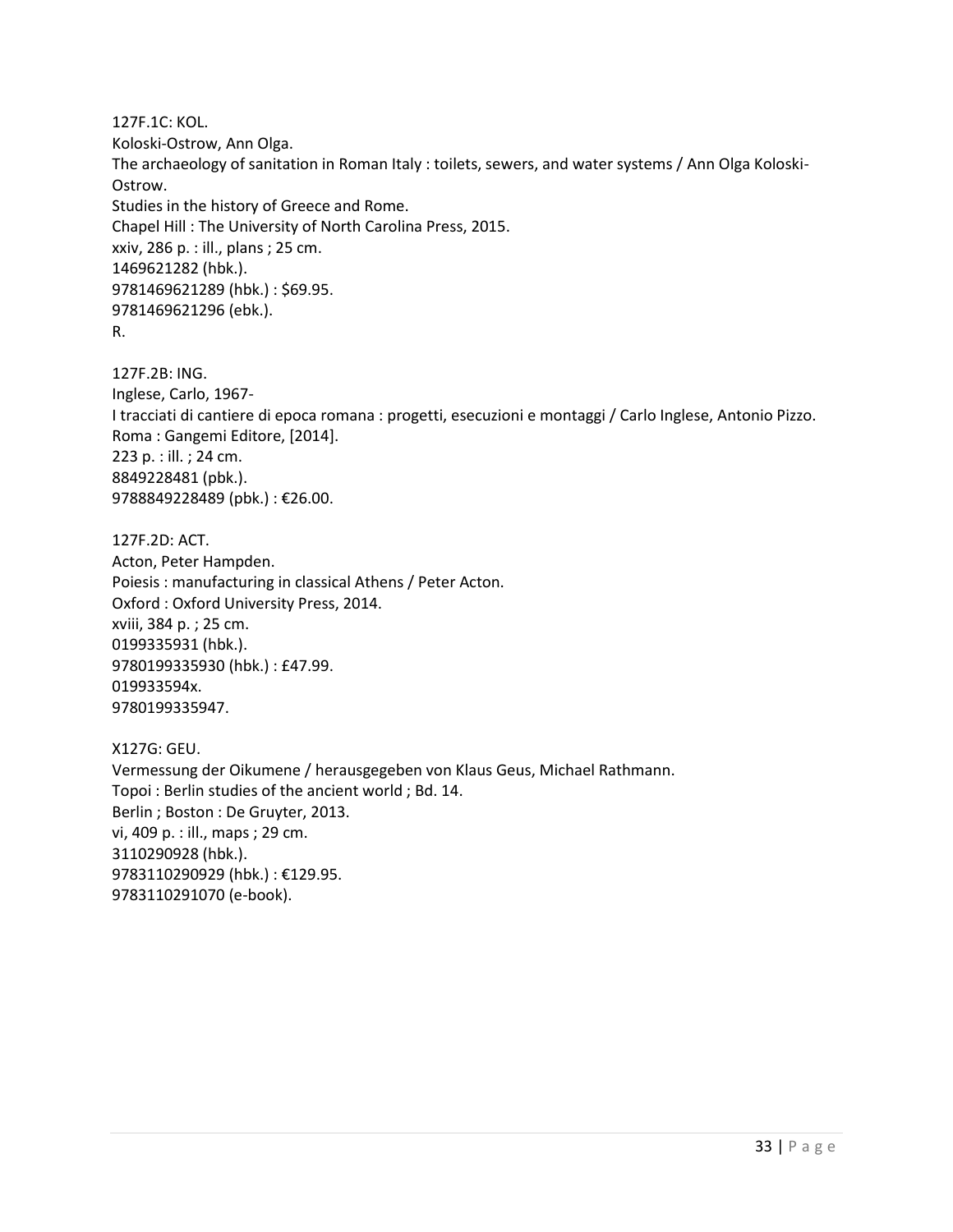#### <span id="page-33-0"></span>128-135: ART

128A: KON. Konstan, David. Beauty : the fortunes of an ancient Greek idea / David Konstan. Onassis series in Hellenic culture. Oxford ; New York : Oxford University Press, 2014. xiii, 262 p. : ill. ; 22 cm. 019992726X (hbk.). 9780199927265 (hbk.) : £19.99 / \$29.95. H.

X128C: GAH. Museum archetypes and collecting in the ancient world / edited by Maia Wellington Gahtan and Donatella Pegazzano. Monumenta Graeca et Romana ; v. 21. Leiden ; Boston : Brill, 2015. xiv, 222 p. : ill. ; 30 cm. 9004280502 (hbk.). 9789004280502 (hbk.) : €135.00 / \$175.00. H. or R.

X128C: SHA. Approaching the ancient artifact : representation, narrative, and function : a Festschrift in honor of H. Alan Shapiro / edited by Amalia Avramidou and Denise Demetriou. Berlin : De Gruyter, 2014. xxv, 590 p. : ill. (some col.), plans ; 25 cm. 3110308738 (hbk.). 9783110308730 (hbk.) : €149.95. 9783110308815 (e-book).

128D Copy 2: WOO. Woodford, Susan. An introduction to Greek art : sculpture and vase painting in the archaic and classical periods / Susan Woodford. 2nd ed. London : Bloomsbury, 2015. xvi, 206 p. : ill. (some col.), map, plan ; 26 cm. 1472523644 (pbk.). 9781472523648 (pbk.) : £19.99. H.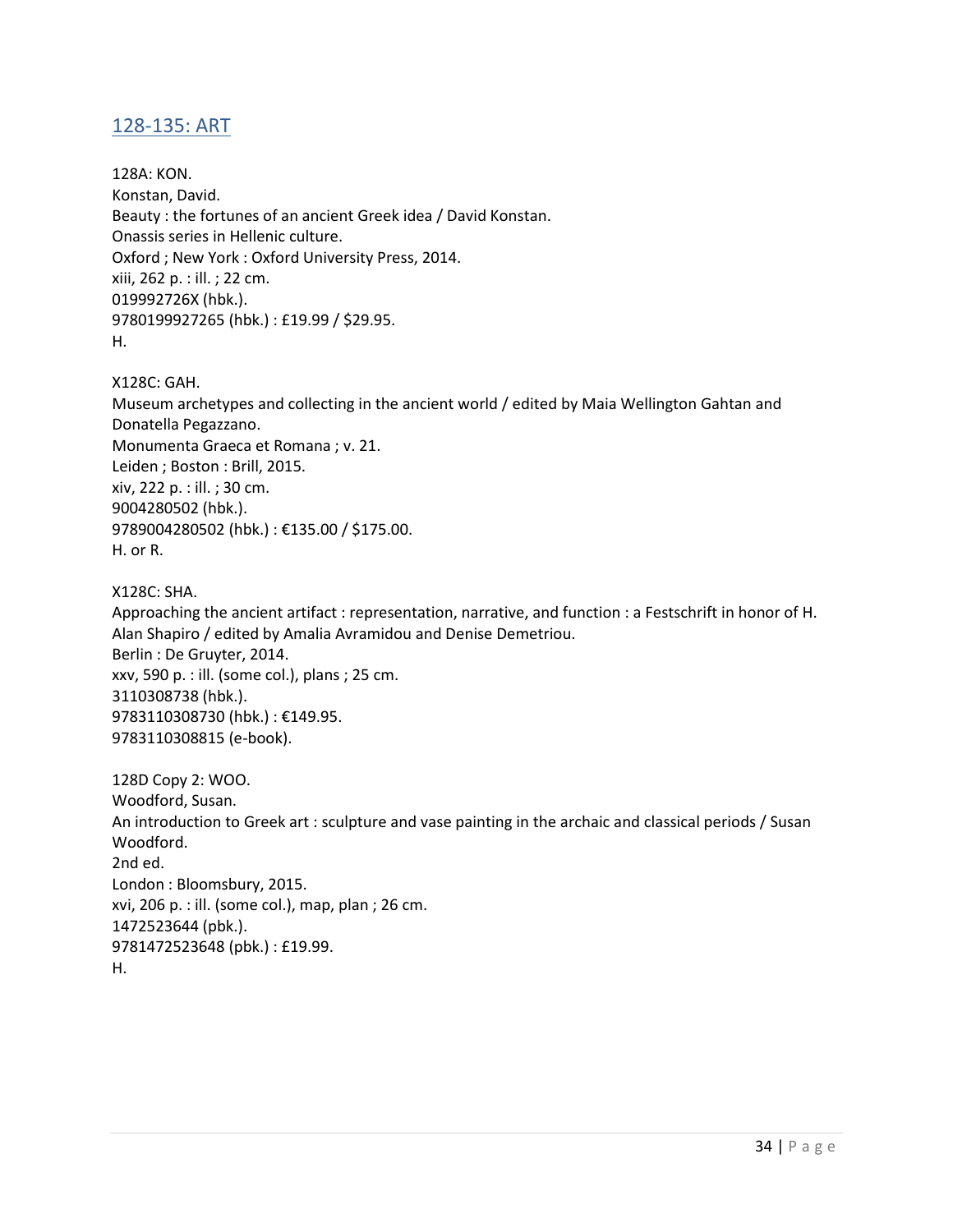128F: ENT.

New light on old glass : recent research on Byzantine mosaics and glass / edited by Chris Entwistle and Liz James. Research publication (British Museum) ; no. 179. London : British Museum Press, 2013. xi, 351 p. : ill. (some col.), col. maps ; 30 cm. 0861591798 (pbk.). 9780861591794 (pbk.) : £45.00. H.

X129D: EMM. Emme, Burkhard. Peristyl und Polis : Entwicklung und Funktionen öffentlicher griechischer Hofanlagen / Burkhard Emme. Urban spaces ; Bd. 1. Berlin ; Boston : De Gruyter, 2013. xvi, 487 p. : ill., plans ; 29 cm. 3110280655 (hbk.). 9783110280654 (hbk.) : €119.95.

129H: KEM. Urban dreams and realities in antiquity : remains and representations of the ancient city / edited by Adam Kemezis. Mnemosyne, supplements. History and archaeology of classical antiquity ; v. 375. Leiden ; Boston : Brill, 2015. xiv, 533 p. : ill. (some col.), plans ; 25 cm. 9004277358 (hbk.). 9789004277359 (hbk.) : €172.00 / \$223.00. 9789004283893 (e-book). H. or R.

130A: BON. Bonhams (Firm : 2001). Antiquities : Thursday 3 April 2014 at 10.30, New Bond Street, London. London : Bonhams, [2014]. 157 p. : col. ill., map ; 27 cm. (pbk.) : £30.00.

130A: BON. Bonhams (Firm : 2001). Antiquities : Thursday 2 October 2014 at 10.30, New Bond Street, London. London : Bonhams, [2014]. 183 p. : col. ill., map ; 27 cm. (pbk.) : £30.00.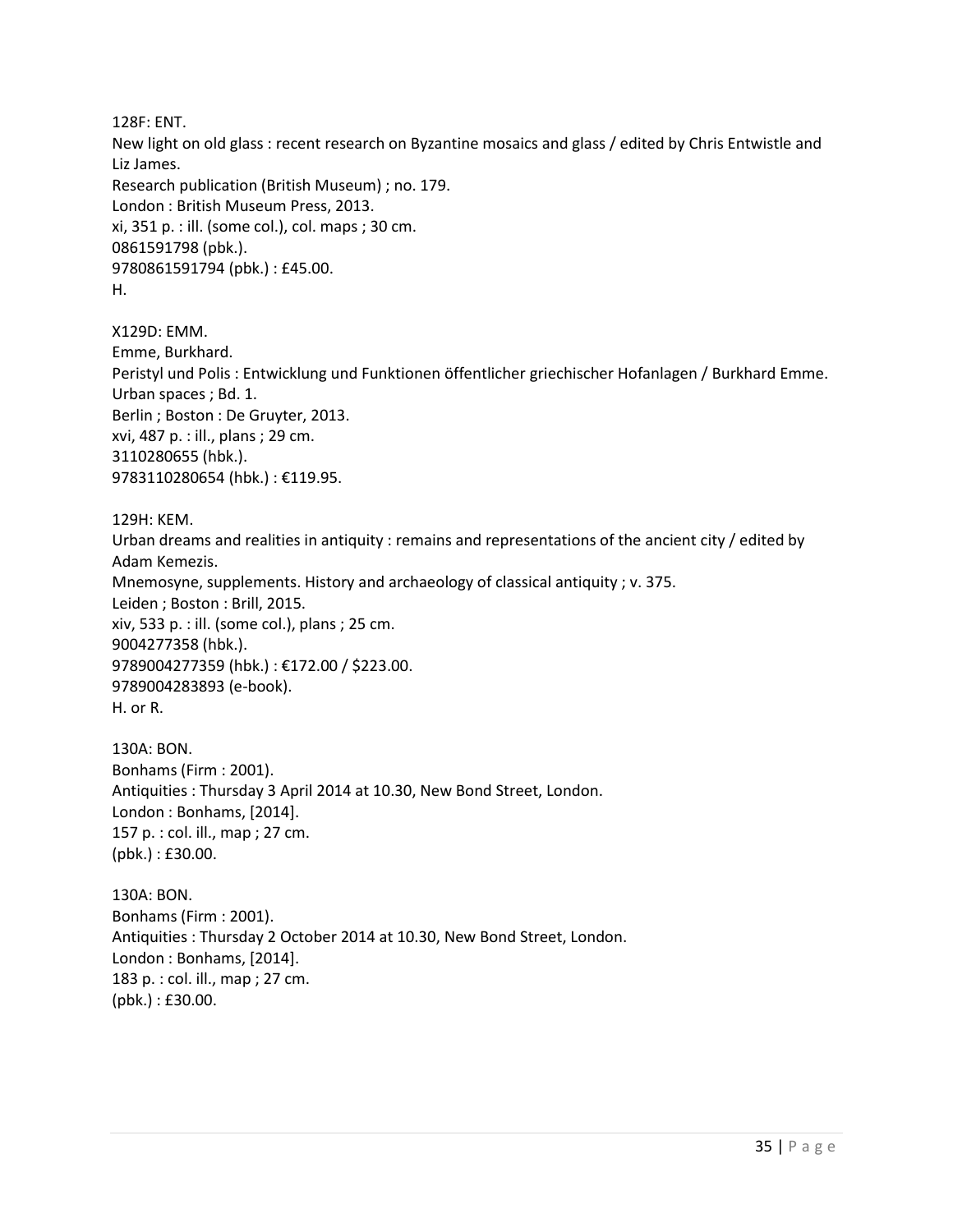130A: EDE (box). Charles Ede Ltd. Catalogue 190 / Charles Ede Limited. London : Charles Ede Ltd., 2015. [44] p. : col. ill. ; 25 cm.

130B: ROM. Museo Palatino (Rome, Italy). Museo Palatino : le collezioni / a cura di Carlo Gasparri, Maria Antonietta Tomei. Milano : Electa, 2014. 349 p. : ill. (chiefly col.), plans ; 24 cm. 8891801399 (pbk.). 9788891801395 (pbk.) : €35.00.

131E: OPP. Opper, Thorsten. The Meroe Head of Augustus / Thorsten Opper. British Museum objects in focus. London : British Museum Press, 2014. 64 p. : ill. (some col.), map, plan, ports ; 21 cm. 0714150916 (pbk.). 9780714150918 (pbk.) : £5.00. R.

131J: MAS. Masséglia, Jane E. A., 1980- Body language in Hellenistic art and society / Jane Masséglia. 1st ed. Oxford studies in ancient culture and representation. Oxford : Oxford University Press, 2015. xxiv, 362 p. : ill. ; 25 cm. 0198723598 (hbk.). 9780198723592 (hbk.) : £80.00. H.

131L: FRI. The Oxford handbook of Roman sculpture / edited by Elise A. Friedland and Melanie Grunow Sobocinski ; with Elaine K. Gazda. Oxford : Oxford University Press, 2015. xiv, 713 p., [8] p. of plates : ill. (some col.), map ; 26 cm. 0199921822 (hbk.). 9780199921829 (hbk.) : £115.00. R.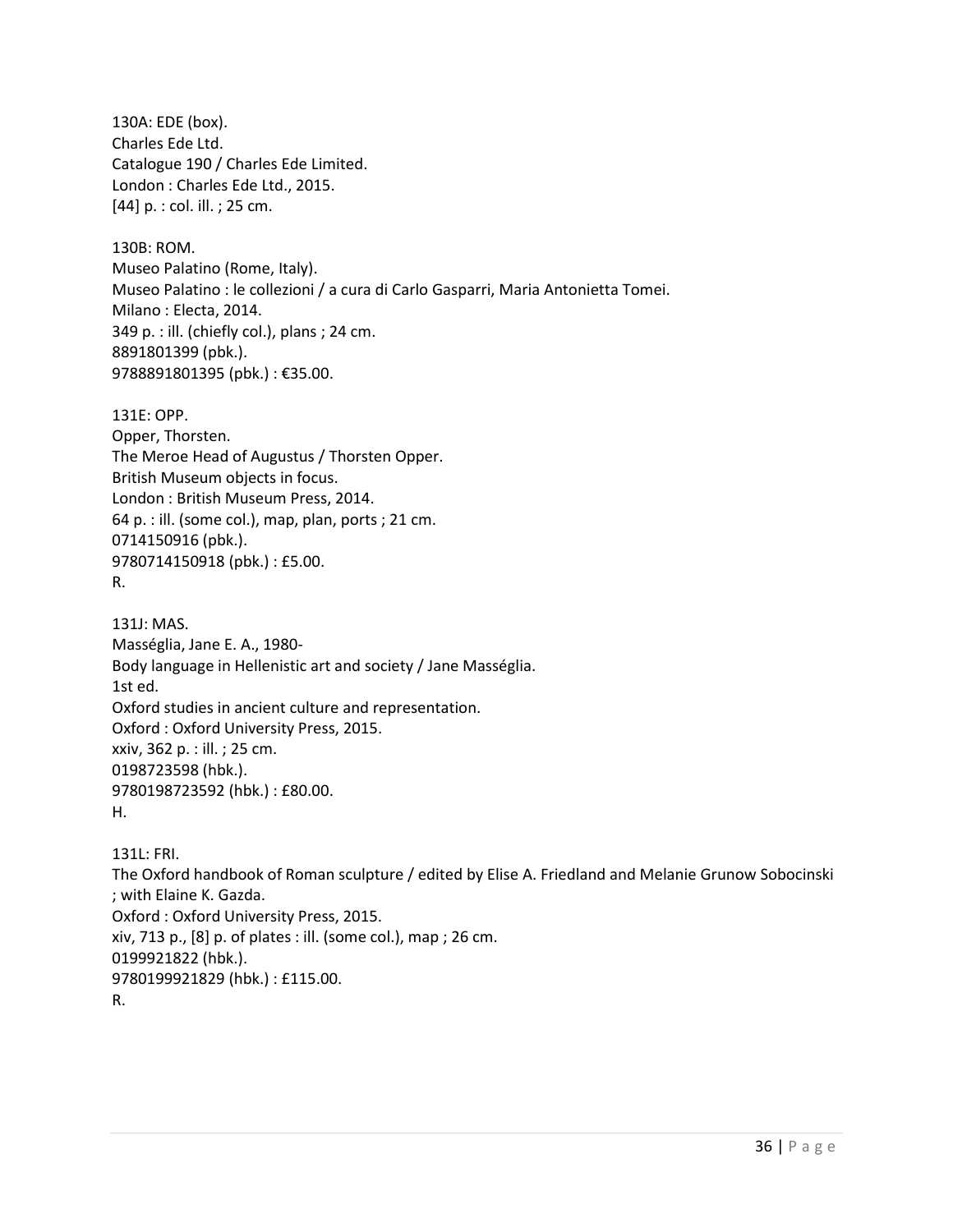X132A: A5.

Corpus vasorum antiquorum Österreich. Bd. 6, Graz, Originalsammlung des Instituts für Archäologie der Karl-Franzens-Universität. Bd. 1 / bearbeitet von Maria Christidis ... [et al.]. Wien : Verlag der Österreichischen Akademie der Wissenschaften, 2014. 123 p., 22, 84 p. of plates : ill. (some col.) ; 33 cm. 3700175299 (pbk.). 9783700175292 (pbk.) : €80.00.

132i: PUG. Pugliese, Lydia. Anfore greco-italiche neapolitane (IV-III secolo a.C.) / Lydia Pugliese. Fecit te ; 6. Roma : Scienze e lettere, 2014. xix, 243 p. : ill. ; 24 cm. 8866870684 (pbk.). 9788866870685 (pbk.): €38.00.

X132J.2: MEY.

Late Hellenistic to Mediaeval fine wares of the Aegean coast of Anatolia : their production, imitation and use / édité par Henryk Meyza ; avec la collaboration de Krzysztof Domżalski.

Travaux de l'Institut des Cultures Méditerranéennes et Orientales de l'Académie Polonaise des Sciences / Prace Instytutu Kultur Śródziemnomorskich i Orientalnych Polskiej Akademii Nauk ; t. 1.

Varsovie : Éditions Neriton : Instytut Kultur Śródziemnomorskich i Orientalnych Polskiej Akademii Nauk, 2014.

219 p. : ill. (some col.), maps, plans ; 30 cm. 8375433683 (Neriton : pbk.). 9788375433685 (Neriton : pbk.).

133E.5: REG. Trame di pietra : i mosaici romani a Reggio Emilia / [coordinamento editoriale Rosanna Bellei]. [Bologna : Soprintendenza per i Beni Archeologici dell'Emilia Romagna, 2012]. 55 p. : ill., plans ; 21 cm. (pbk.).

134A: AMY. Salapata, Gina. Heroic offerings : the terracotta plaques from the Spartan sanctuary of Agamemnon and Kassandra / Gina Salapata. Ann Arbor : University of Michigan Press, 2014. viii, 393 p., [28] p. of plates : ill., maps, plan ; 24 cm. 0472119168 (hbk.). 9780472119165 (hbk.) : £71.50 / \$85.00. 9780472029860 (e-book). H.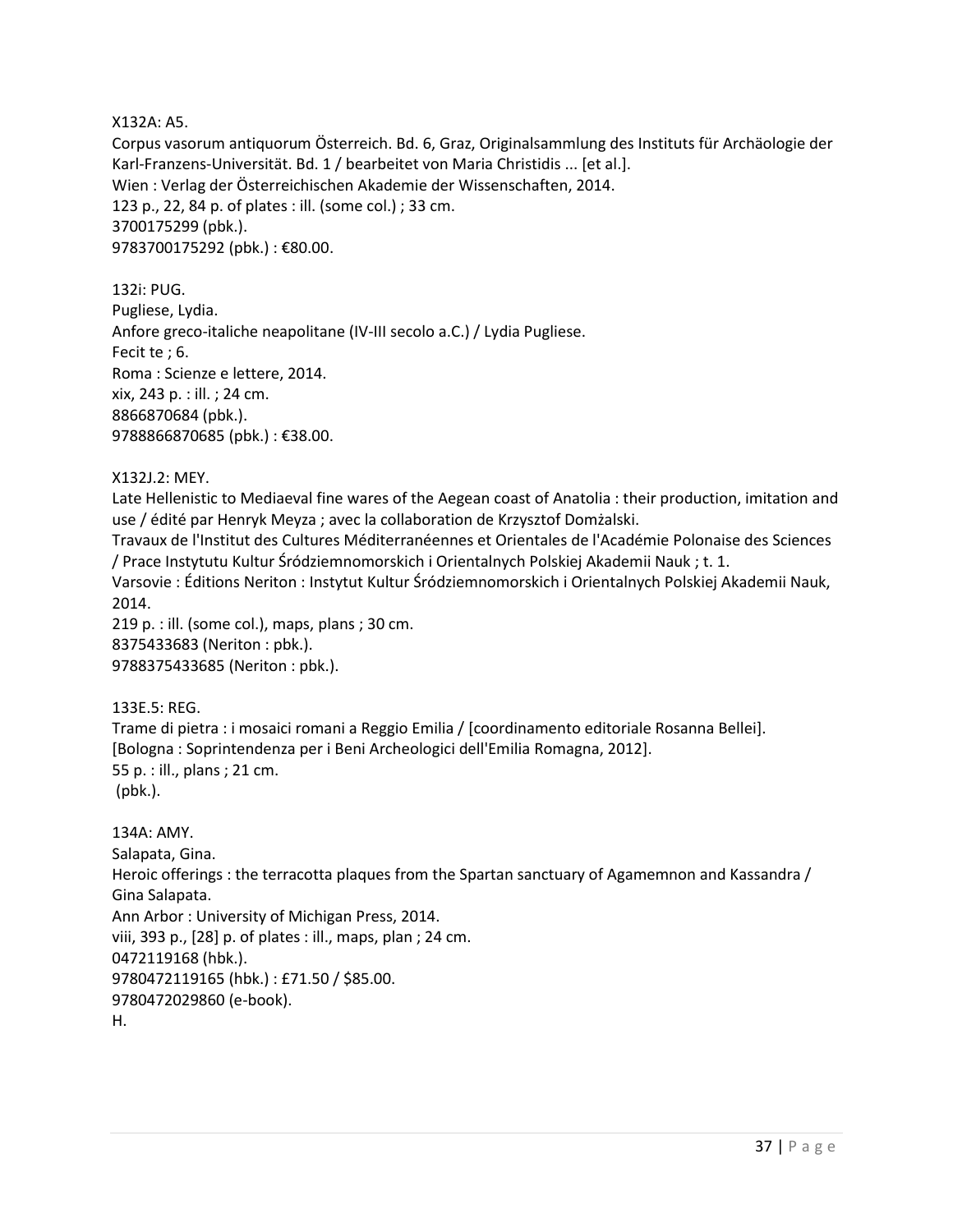#### <span id="page-37-0"></span>136: NUMISMATICS

X136H.2: ALE. Noeske, Hans-Christoph. A catalogue of the Roman provincial coins from the Alexandrian mint in the Graeco-Roman museum in Alexandria. vol. 1, The issues of the Julio-Claudian dynasty (30 BC - AD 68) / Hans-Christoph Noeske ; in collaboration with Hassan Ismail ... [et al.] ; based on preparatory studies by Franz E. Koenig and Dietrich Boschung. Frankfurter archäologische Schriften = Frankfurt Archaeological Studies ; 27. Bonn : Verlag Dr. Rudolf Habelt GmbH, 2014. 218 p. : chiefly ill. ; 31 cm. 3774939225 (hbk.). 9783774939226 (hbk.) : €69.00. H. or R.

136S.1: GHE. Ghey, Eleanor. The Beau Street hoard / Eleanor Ghey. London : The British Museum Press, 2014. 48 p. : col. ill., maps, plan ; 19 cm. 0714118265 (pbk.). 9780714118260 (pbk.) : £4.99. B.

#### <span id="page-37-1"></span>140-149: DICTIONARIES, ENCYCLOPAEDIAS ETC.

X147. Historische Gestalten der Antike : Rezeption in Literatur, Kunst und Musik / herausgegeben von Peter Möllendorff, Annette Simonis und Linda Simonis. Der neue Pauly. Supplemente ; 8. Stuttgart : Metzler, 2013. ix, 1183 p. ; 25 cm. 3476024687 (hbk.). 9783476024688 (hbk.) : €199.95.

#### <span id="page-37-2"></span>152-153: ANCIENT LIFE

152C: LOS. Lo Schiavo, Aldo. Roma e la romanizzazione : i fondamenti della civiltà romana / Aldo Lo Schiavo. Saggi Bibliopolis ; 115. Napoli : Bibliopolis, 2013. 490 p. ; 21 cm. 8870886271 (pbk.). 9788870886276 (pbk.) : €28.00.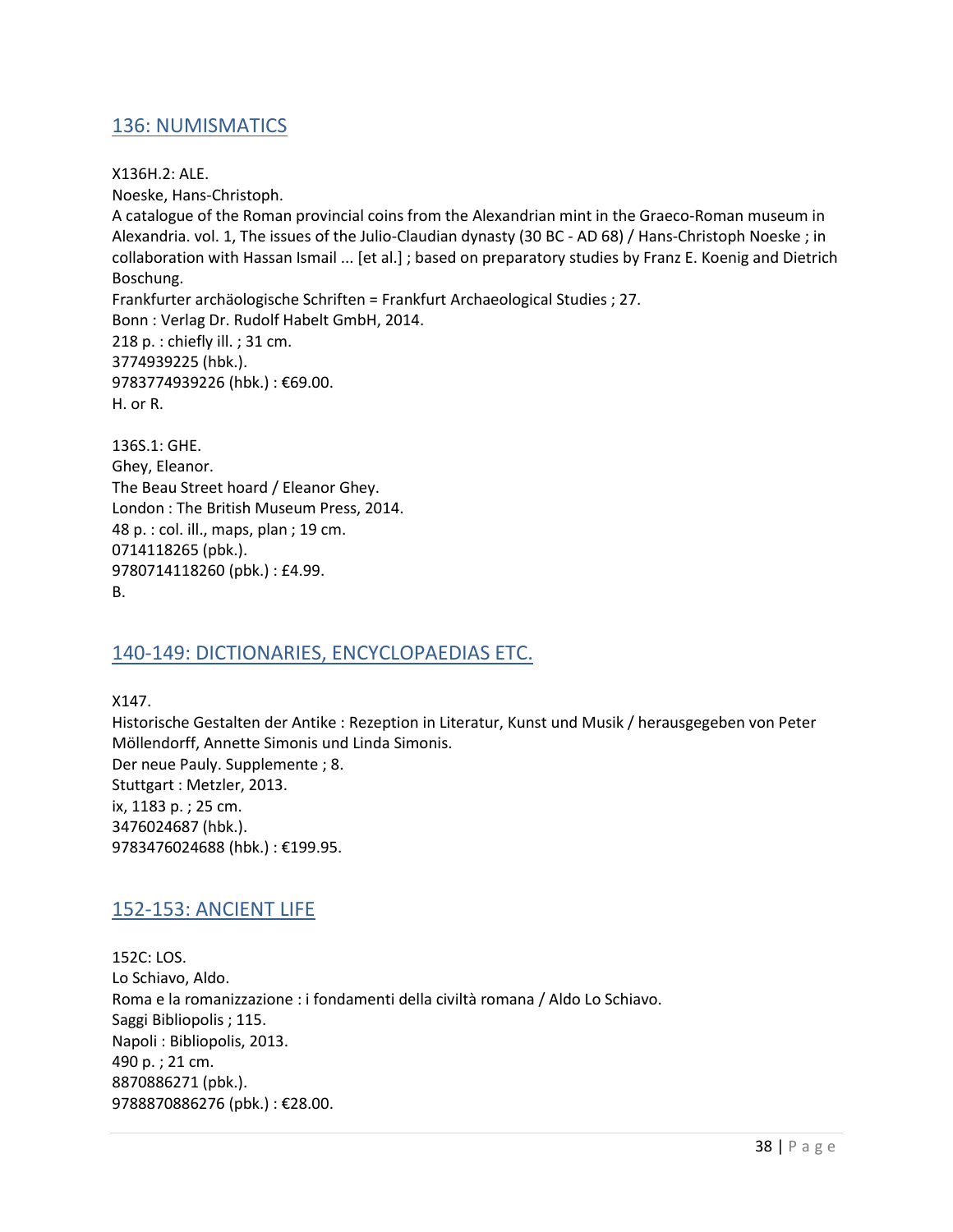152J: ALR.

Attitudes towards the past in antiquity : creating identities : proceedings of an international conference held at Stockholm University, 15-17 May 2009 / edited by Brita Alroth and Charlotte Scheffer. Acta Universitatis Stockholmiensis. Stockholm studies in classical archaeology ; 14. Stockholm : Stockholm University, 2014. 325 p. : ill. (some col.), maps, plans ; 25 cm. 918723548X (pbk.). 9789187235481 (pbk.). H. or R.

152K: WAW. Wawrzinek, Christina. In portum navigare : römische Häfen an Flüssen und Seen / Christina Wawrzinek. Berlin ; Boston : De Gruyter, 2014. 517 p., 149 p. of plates : ill., maps, plans ; 25 cm. 3050060298 (pbk.). 9783050060293 (pbk.) : €99.80. 9783050094670 (online).

153A: FRA.

Guerra e memoria nel mondo antico / a cura di Elena Franchi e Giorgia Proietti ; introduzione di Marco Bettalli. Quaderni / Università degli studi di Trento, Dipartimento di lettere e filosofia ; 6. Trento : Università degli studi di Trento, Dipartimento di lettere e filosofia, 2014. 361 p. ; 22 cm. 8884435897 (pbk.). 9788884435897 (pbk.): €13.00. H.

153D: CAL. Quantifying the Greco-Roman economy and beyond / François de Callataÿ (ed.). Pragmateiai ; 27. Bari : Edipuglia, 2014. 257 p. ; 25 cm. 8872287448 (hbk.). 9788872287446 (hbk.) : €60.00. R.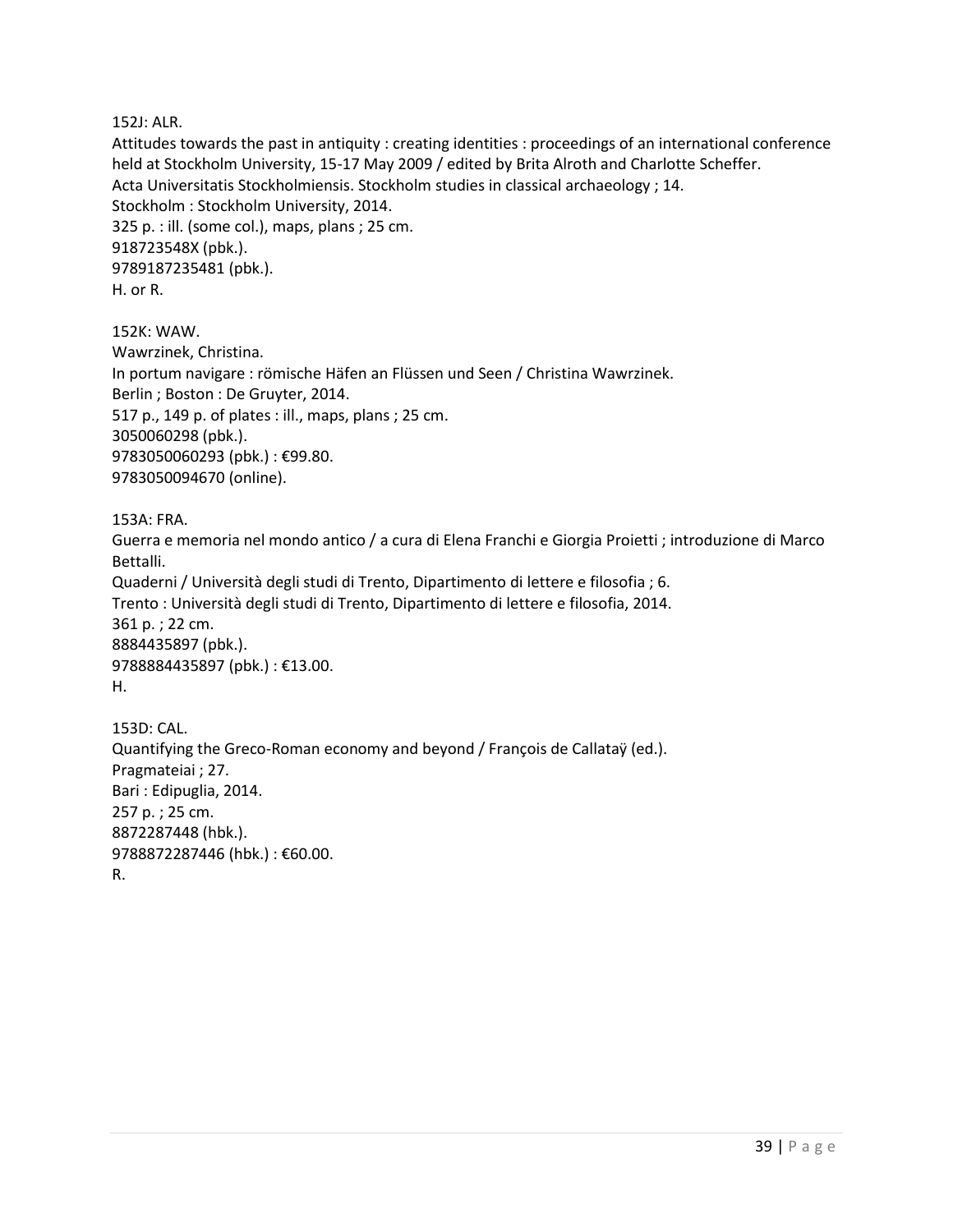#### <span id="page-39-0"></span>201: COLLECTED ESSAYS

ST.1.

Tradition : transmission of culture in the ancient world / edited by Jane Fejfer, Mette Moltesen and Annette Rathje. Acta hyperborea : Danish studies in classical archaeology ; 14. Copenhagen : Museum Tusculanum Press, University of Copenhagen, 2015. 493 p. : ill. (some col.), map, plans ; 25 cm. 8763542587 (pbk.). 9788763542586 (pbk.).

#### <span id="page-39-1"></span>202: FESTSCHRIFTEN

202: KAE.

Lege artis : Festschrift für Hans-Markus von Kaenel / herausgegeben von Fleur Kemmers, Thomas Maurer und Britta Rabe. Frankfurter archäologische Schriften ; 25. Bonn : Verlag Dr. Rudolf Habelt GmbH, 2014. xiv, 285 p., 16 p. of plates : ill. (some col.), plans, port. ; 31 cm. 377493911X (hbk.). 9783774939110 (hbk.) : €89.00. R.

202: TAL. Aspects of ancient institutions and geography : studies in honor of Richard J.A. Talbert / edited by Lee L. Brice and Danielle Slootjes. Impact of Empire (Roman Empire, c. 200 B.C.-A.D. 476) ; v. 19. Leiden ; Boston : Brill, 2015. xvi, 354 p. : ill., maps, col. port. ; 24 cm. 9004283714 (hbk.). 9789004283718 (hbk.) : €135.00 / \$175.00. 9789004283725 (e-book). H. or R.

#### <span id="page-39-2"></span>203-206: CLASSICAL STUDIES ETC.

204B: BLE. Carl W. Blegen : personal and archaeological narratives / edited by Natalia Vogeikoff-Brogan, Jack L. Davis, Vasiliki Florou. Atlanta, GA : Lockwood Press, 2015. 240 p. : ill. (some col.), facs., ports ; 24 cm. 1937040224 (hbk.). 9781937040222 (hbk.) : \$34.95. H.